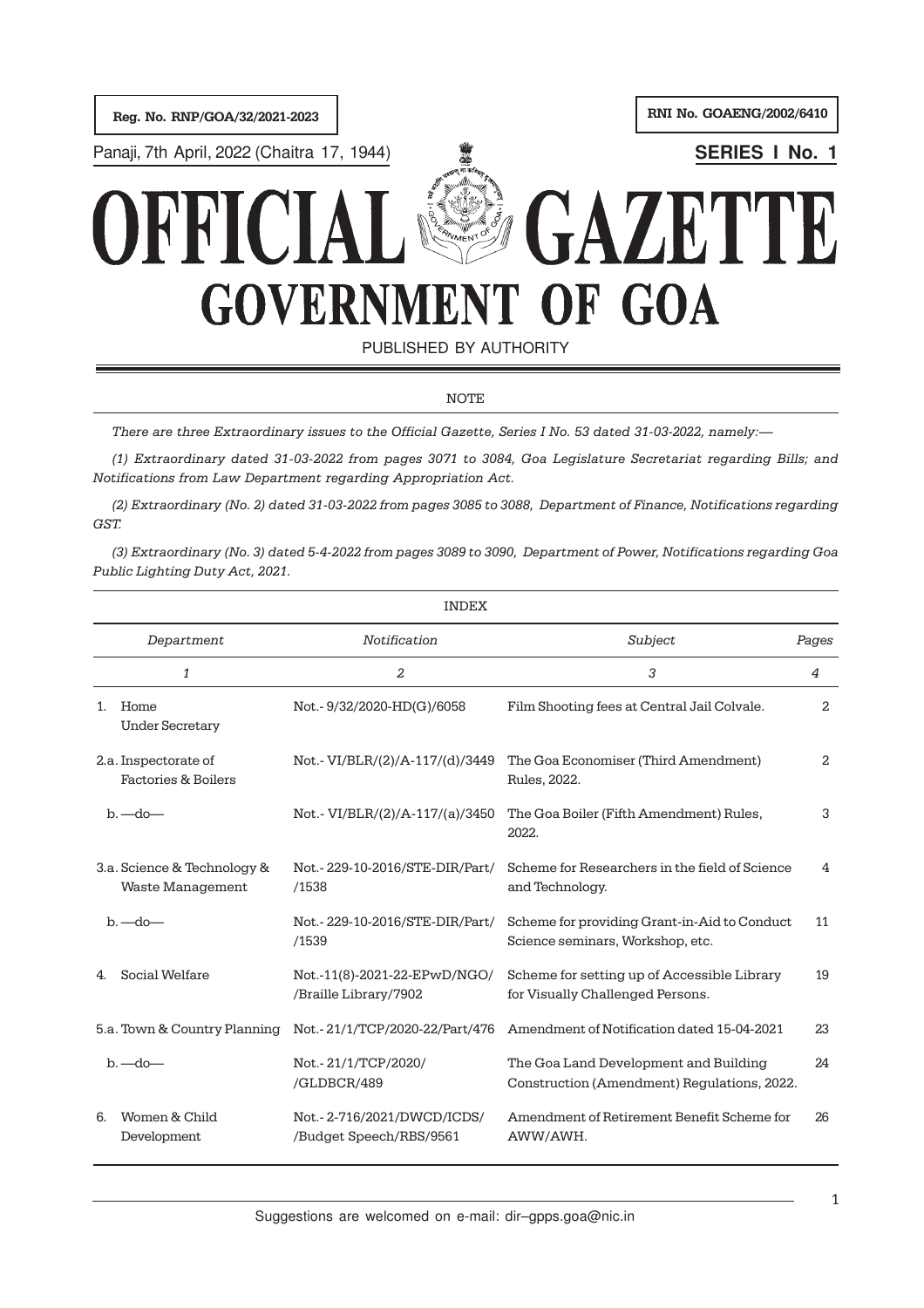# **GOVERNMENT OF GOA**

Department of Home Home—General Division

 $\overline{a}$ 

### Notification

#### 9/32/2020-HD(G)/6058

The Government of Goa is pleased to fix the charges for carrying out film shooting only at designated space between Gate 'A' and Gate 'B' of Central Jail, Colvale as per the rates mentioned below:-

- 1) Rate for half day: Rs. 5,000/-; and
- 2) Rate for full day: Rs. 10,000/-

The applicant shall take prior permission/ NOC from Inspector General of Prison, Panaji-Goa and shall pay the requisite charges in advance in the Government Treasury. The permission shall be issued based on the following terms and conditions:-

- 1.There shall be no obstruction/hindrance to the operation and working of Prison.
- 2.Film Shooting to be done only at the designated time as specified by the Prison Authority.
- 3.Film shooting should not cover any Prison staff or Prisoners. Official and Statutory signboards of the Prisons shall be covered during the film shooting.
- 4.Film Shooting unit Members shall not establish any contact or interact with the Prisoners.
- 5.Prisons authority may impose additional conditions as deemed fit.

The Inspector General of Prisons shall ensure compliance to guidelines issued by Ministry of Home Affairs, Government of India, Goa Prison Manual and Goa Prisons Rules, 2021 while issuing the permission/NOC for the film shooting at Space between Gate 'A' and Gate 'B' of Central Jail Colvale. Inspector General of Prisons shall submit Annual Returns of film shooting and the revenue generated to the Government in the month of May of every year.

This issues with the concurrence of Finance (Exp) Department vide their U.O. No. 1400084354 dated 07-01-2022.

By order and in the name of the Governor of Goa.

Pritidas Upasso Gaonkar, Under Secretary (Home-I).

Porvorim, 29th March, 2022.

 $-$ 

Inspectorate of Factories & Boilers  $\overline{a}$ 

#### **Notification**

### VI/BLR/(2)/A-117/(d)/3449

Whereas, the draft Rules, namely, the Goa Economiser (Third Amendment) Rules, 2021 which the Government of Goa proposed to make in exercise of the powers conferred by section 29 of the Boilers Act, 1923 (Act 5 of 1923), so as to further amend the Goa Daman and Diu Economiser Rules, 1983, were pre-published as required by sub-section 31 of section 31 of the said Act, vide the Government Notification No. VI/BLR/(2)/ /A-117/(d) 1701, of the Inspectorate of Factories and Boilers, Panaji, in the Official Gazette, Series I No. 27, dated 30-09-2021, inviting objections and suggestions from all persons likely to be affected thereby within a period of sixty days from the date of publication of the said Notification in the Official Gazette;

And whereas, the said Official Gazette was made available to the public on 30th September, 2021;

And whereas, no objections or suggestions have been received from the public on the said draft Rules by the Government within the stipulated period.

Now, therefore, in exercise of the powers conferred by section 29 of the Boilers Act, 1923 (Act 5 of 1923), and all other powers enabling it in this behalf, the Government of Goa hereby makes the following rules, so as to further amend the Goa, Daman and Diu Economiser Rules, 1983, namely:—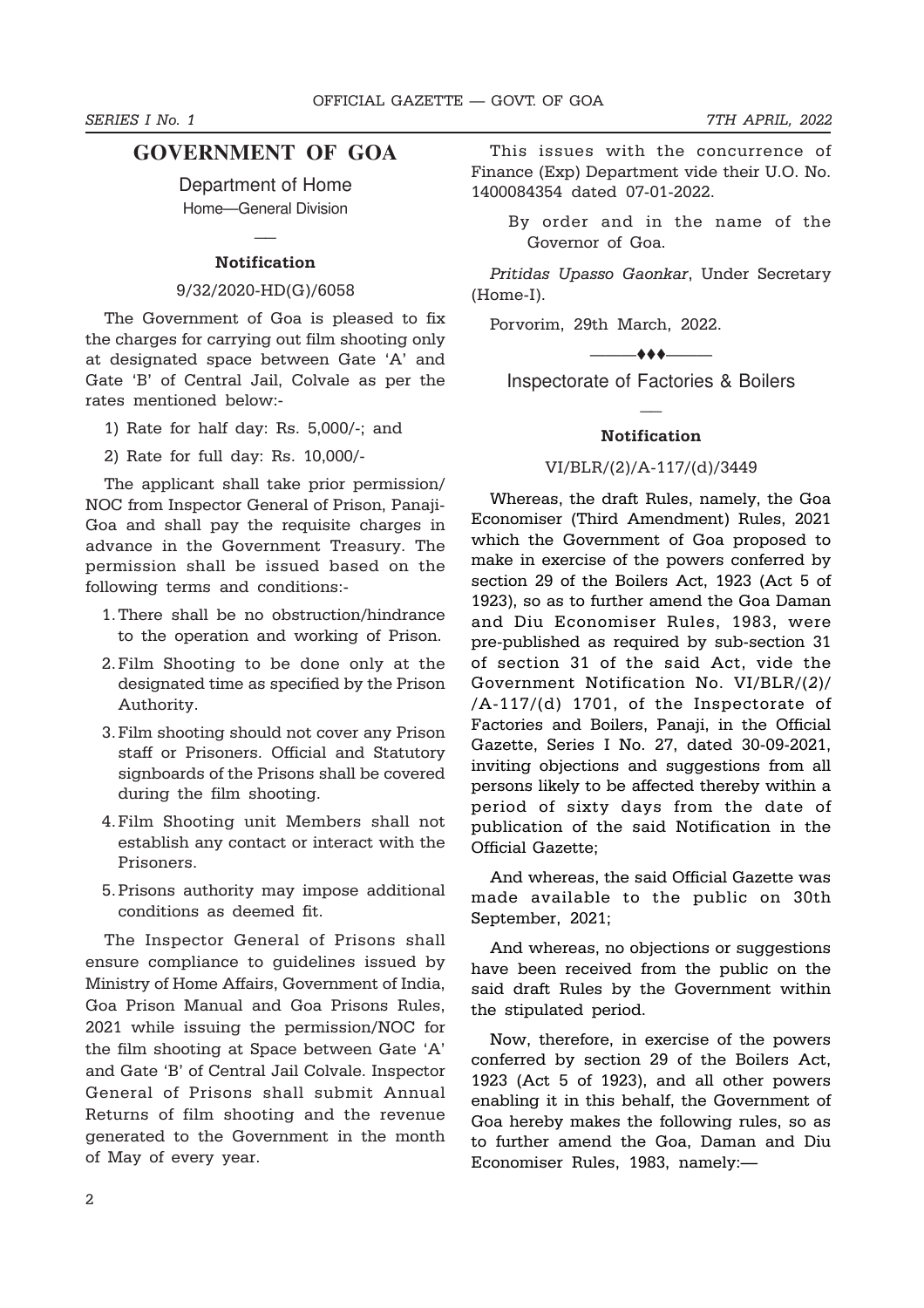1. Short title and commencement.— (1) These rules may be called the Goa Economiser (Third Amendment) Rules, 2022.

(2) They shall come into force on the date of their publication in the Official Gazette.

2. Amendment of short title.— In the Goa, Daman and Diu Economiser Rules, 1983 (hereinafter referred to as the "principal Rules"), in the short title, the expression, "Daman and Diu" shall be omitted.

3. Amendment of rule 2.— In rule 2 of the principal Rules, in clause (a), the word "Indian" shall be omitted.

4. Amendment of rule 3.— In rule 3 of the principal Rules, for the expression "Union territory of Goa, Daman and Diu", the expression "State of Goa" shall be substituted.

5. Amendment of rule 4.— In rule 4 of the principal Rules,—

 $(i)$  in sub-rule  $(1)$ , in clause  $(a)$ , for the words "Union territory", the words "State of Goa" shall be substituted;

(*ii*) in sub-rule (2), for the expression "Union territory of Goa, Daman and Diu", the expression "State of Goa" shall be substituted.

6. Amendment of rule 7.— In rule 7 of the principal Rules, for the words "this Union territory", the words "this State" shall be substituted.

7. Amendment of Form AE.— In Form AE of the principal Rules, the expression, "Daman and Diu" shall be omitted.

> By order and in the name of the Governor of Goa.

Vivek P. Marathe, Chief Inspector of Factories and Boilers & ex officio Joint Secretary.

Panaji, 31st March, 2022.

#### Notification

#### VI/BLR/(2)/A-117/(a)/3450

Whereas, the draft Rules, namely, the Goa Boiler (Fifth Amendment) Rules, 2021 which the Government of Goa proposed to make in exercise of the powers conferred by section 29 of the Boilers Act, 1923 (Act 5 of 1923), so as to further amend the Goa Boiler Rules, 1983, were pre-published as required by sub-section (1) of section 31 of the said Act vide the Notification No. VI/BLR/(2)/A-117/ (a)1979 of the Inspectorate of Factories and Boilers, Panaji, in the Official Gazette, Series I No. 31 dated 28-10-2021, inviting objections and suggestions from all persons likely to be affected thereby within a period of sixty days from the date of publication of the said Notification in the Official Gazette;

And whereas, the said Official Gazette was made available to the public on 28th October, 2021;

And whereas, no objections or suggestions have been received from the public on the said draft Rules by the Government within the stipulated period.

Now, therefore, in exercise of the powers conferred by section 29 of the Boilers Act, 1923 (Act 5 of 1923) and all other powers enabling it in this behalf, the Government of Goa hereby makes the following rules so as to further amend the Goa Boiler Rules, 1983, namely:—

1. Short title and commencement.— (1) These rules may be called the Goa Boiler (Fifth Amendment) Rules, 2022.

(2) They shall come into force on the date of their publication in the Official Gazette:

2. Amendment of rule 8.— In rule 8 of the Goa Boiler Rules, 1983 (hereinafter referred to as the "principal Rules"), in sub-rule (2), in clause (a), for the expression "a register in Form A of the rules of all boilers registered in the Union territory of the registry of which has been transferred from another State;", the expression "a register in Form A of all boilers registered in the State or the registry of which has been transferred from another State;" shall be substituted.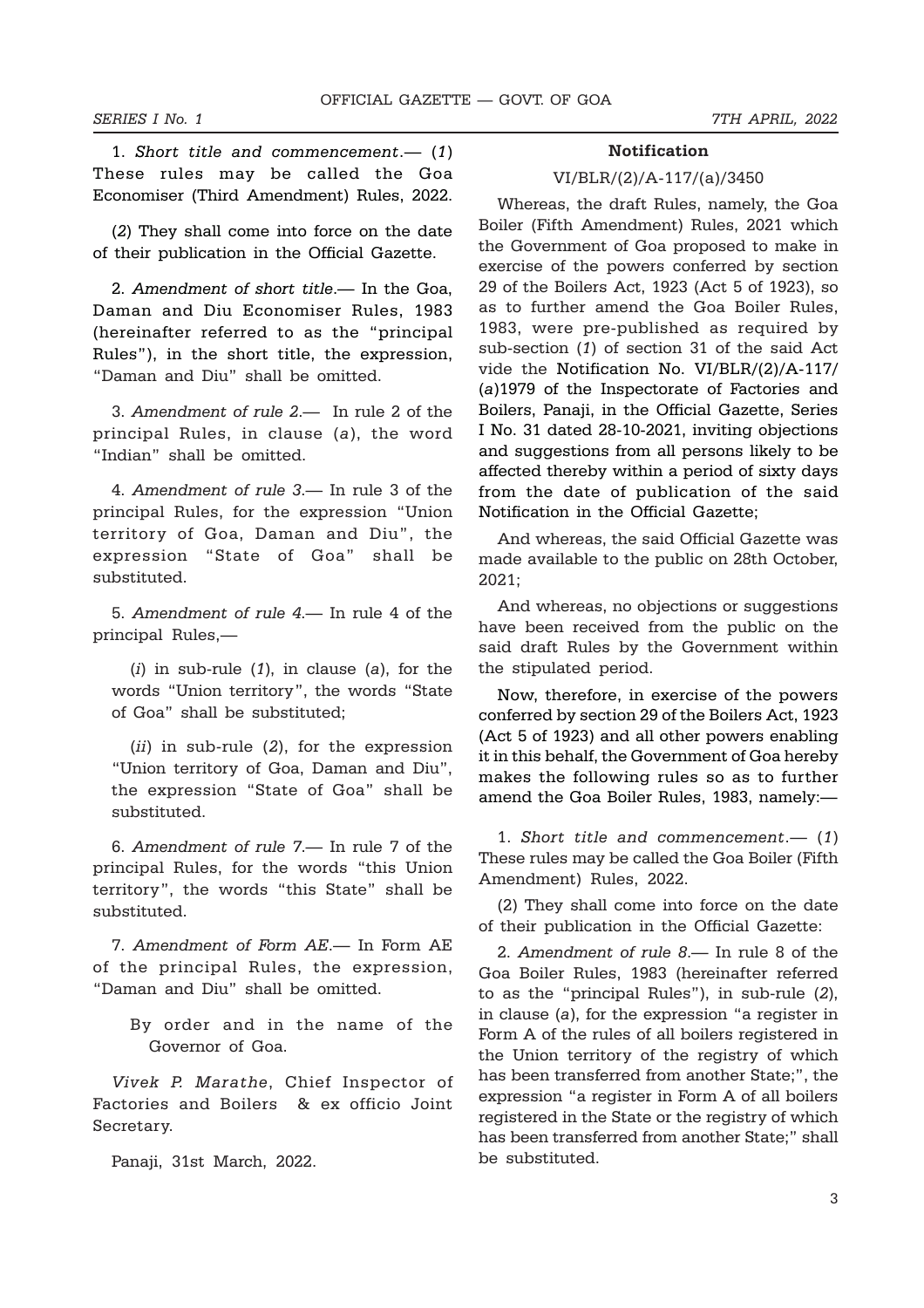3. Amendment of Form B.— In Form 'B' of the principal Rules,—

(i) for the expression "Indian Boilers Act 1923", the expression "The Boilers Act, 1923" shall be substituted;

(ii) for the expression "Steam Boiler Inspection office", the expression "Boiler Inspection office" shall be substituted;

(iii) for the expression "Chief Inspector of Steam Boilers Goa", the expression "Chief Inspector of Boilers, Goa" shall be substituted.

By order and in the name of the Governor of Goa.

Vivek P. Marathe, Chief Inspector of Factories and Boilers & ex officio Joint Secretary.

Panaji, 31st March, 2022.

Department of Science & Technology & Waste Management

—— $\leftrightarrow$ 

#### ––– **Notification**

#### 229-10-2016/STE-DIR/Part/1538

Scheme for Researchers in the field of Science and Technology and Innovation for projects of students as part of Academic Curriculum and to publish Publications/ Books etc. in the field of Science, Technology and Innovations.

The Government of Goa is pleased to frame the scheme to provide financial assistance to Researchers/Innovators/students/group of students of Goa State for carrying out Research projects in the field of Science & Technology and to publish publications/books etc. in the field of Science, Technology & Innovation.

1. Short title and commencement.— (i) This scheme may be called as "Scheme for Researchers in the field of Science and Technology and Innovations for projects of students/group of students as part of Academic Curriculum and Grant-in-aid for

publishing books related to Science and Technology and also for filing applications towards obtaining GI for Goan Products".

(*ii*) It shall come into force with immediate effect after notification in Official Gazette.

(*iii*) The scheme shall be implemented by the Department of Science and Technology and Waste Management, Government of Goa.

2. Introduction to the Scheme.— The scheme envisages extending of financial support in form of grant-in-aid to the Individual Researchers/Innovators/ /Researcher from Research and other Institutes of repute autonomous bodies and other NGOs/Individuals in the field of Science, Technology and Innovations to students/ /group of students from Polytechnics, Engineering and other Science Colleges including Goa University to undertake research projects in Science and Technology and Innovations for pursuing their Diploma/ /Degree/Post graduation including Doctorate Degree etc. as part of academic curriculum.

3. Objectives of the Scheme.— (I) This scheme is formulated with the objectives as follows.—

(a) To encourage the Individual Researchers/Innovators/Researchers from Research/NGOs and autonomous bodies & Other Institutes of repute of the relevant field of Science and Technology and Innovations for undertaking research projects, publishing publications, books on Science and Technology and also to encourage the students/group of students from Polytechnics, Engineering and other Science Colleges including Goa University i.e. institutions based in Goa and for undertaking research projects/projects as a part of their academic curriculum. Similarly to promote production and sale of Goan products by obtaining GI for selected products.

(b) To provide financial assistance in the form of grant-in-aid for the above purpose.

4. Scope of the Scheme.— (i) The scope of the scheme is only to provide financial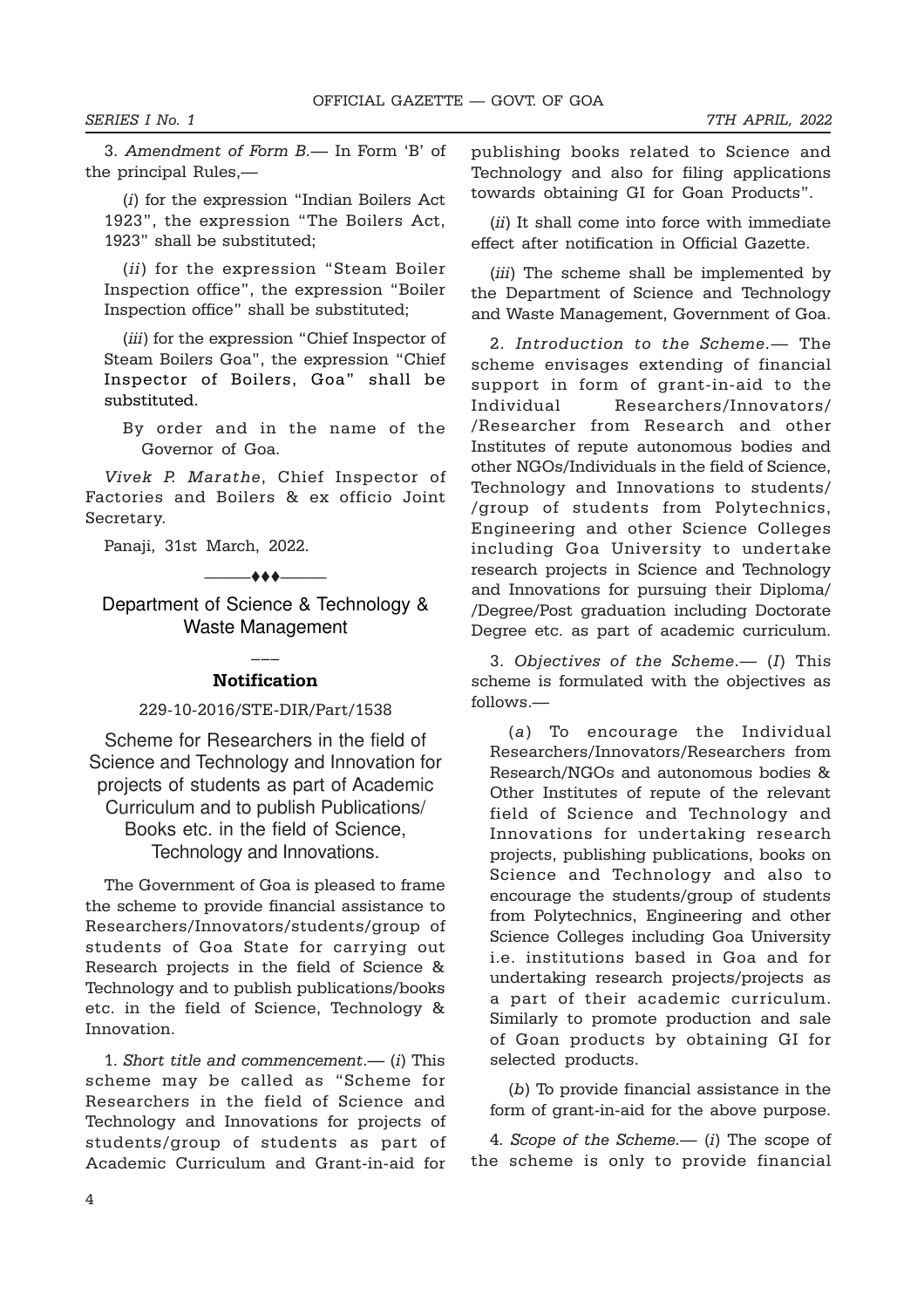assistance in form of grant-in-aid to undertake research projects, Innovations in the field of Science and Technology and Innovations, publishing of books/publications on science and technology and filing of Patent/GI applications for various identified Goan products.

(ii) In case of Individual researchers/ /Innovators/researchers from Research and other Institution of repute grant-in-aid will be provided to the individual or institution, as the case may be, after submission of detailed project proposal for the same in FORM-I, ANNEXURE - A and ANNEXURE-B attached to this scheme, duly filled in all respect, with sign/seal of the concerned authorities/Head of Institution.

(iii) In case of students/group of students from Polytechnic other Science Colleges, Engineering Colleges and Goa University the grants will be provided after submission of detailed project proposal for the same in FORM-II, ANNEXURE-A and ANNEXURE-B, attached to this scheme, duly filled in all respect, with sign/seal of the concerned authorities.

(iv) In case of grants for publishing of books/material on science and technology, the same will be provided to individual/ /researchers/research institutes or academic institutes on receipt of detailed proposal specifying brief introduction of the applicant, summary of research findings and material to be published in form of books or report etc. and detailed break-up of budget.

(v) In case of Grants for Patent/GI filing, the same will be provided to the Goa State Council for Science and Technology (GSCST) every year on receipt of their detail proposal.

(vi) In case of Individual researcher/ /Innovators the grant-in-aid will be released directly to him/her and in case of Researcher who is working in research or other institution/organization of repute he/she should submit his/her proposal through head of the institution and grants will be released to concerned institution/organization, who will be responsible for settlement of Utilization Certificate.

(vii) In case of students/group of students the proposal should be submitted through Head of the College/Institution and the grants will be released to the College/Institution, who will be responsible for settlement of Utilization Certificate.

(viii) In case of researchers/innovators the grant-in-aid provided for the project activities, shall be limited to purchase of necessary equipments/parts/assemblies/accessories, payment of honorarium to research assistant/ /research fellow/travelling/stationery etc.

(ix) In case of students/group of students, who carryout the projects as part of academic curriculum, the grants provided shall be limited to purchase of necessary equipment/ /parts/assemblies/accessories/stationery etc., required for the project.

5. Eligibility for availing benefits under the Scheme.—

(i) Proposal Appraisal Committee (PAC).— The proposals received under the scheme will be fairly appraised/evaluated/examined at the first instance by the Department, through Proposal Appraisal Committee comprising of:—

- (a) Prof. M. K. Chairperson, Janarthanam, Professor in Botany, Goa University
- (b) Shri Vivek Belokar, Member Dy. Director, Directorate of Technical Education
- (c) Dr. Mohan R. Girap, Member Scientist, Goa State Pollution Control Board
- (d) Shri Sujeet Kumar Member Dongre, Scientist, CEE, Porvorim Goa
- (e) Shri D.S. Prashant, CEO, FiiR & Member, Goa State Innovation Council GSInc, Margao or Project Officer, GSInc.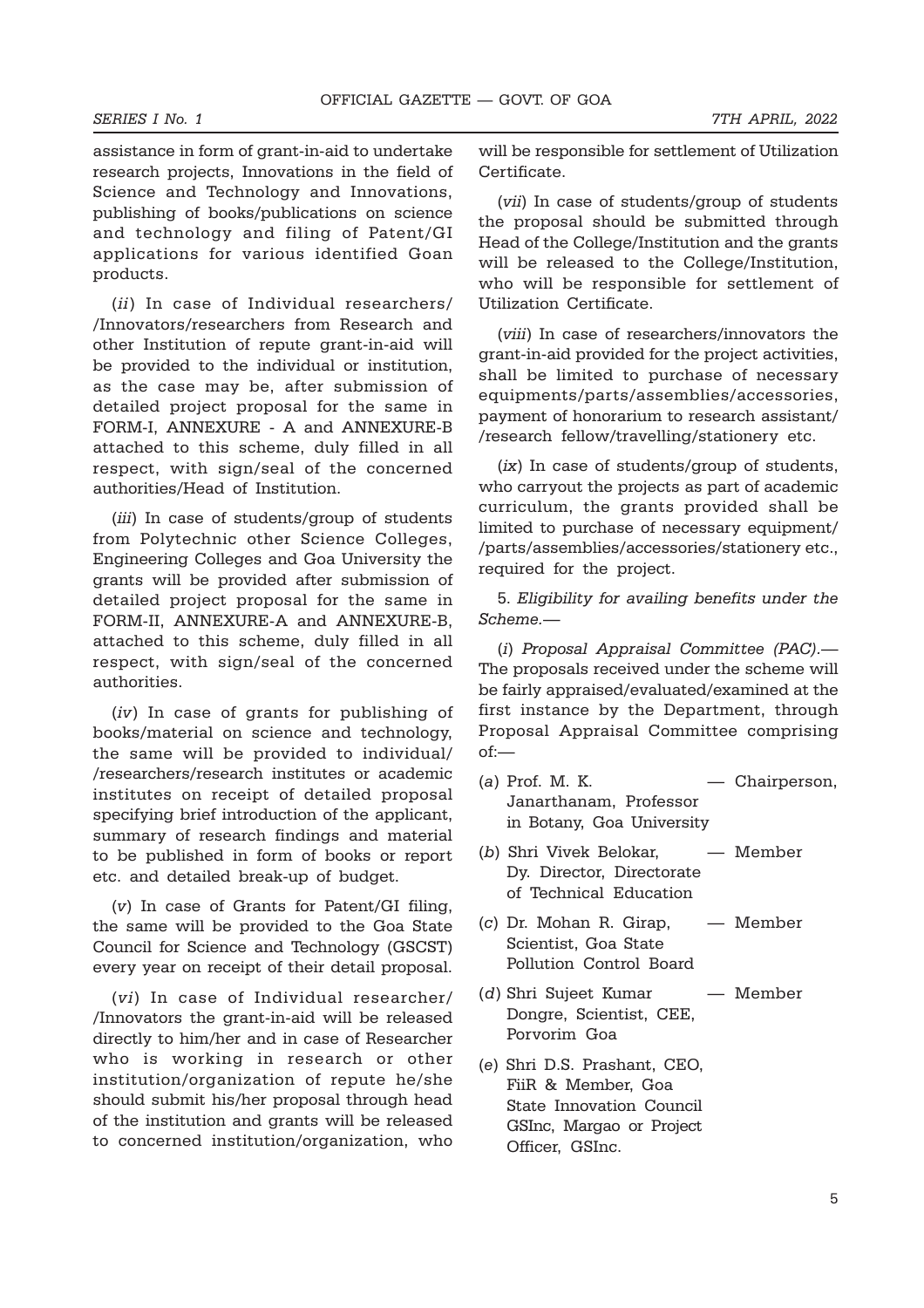| (f) Assistant Manager,   | — Member  |
|--------------------------|-----------|
| Goa Waste Management     | Convenor. |
| Corporation, Saligao-Goa |           |

The respective organization/department/ /institution will replace the members in case such member ceases to be member/employee of the organization/institution/department. The Committee will submit appraisal report to the Department.

The above Committee will meet at regular intervals on need basis to evaluate/appraise the proposals. All the members of the Committee shall be entitled for Honararium of Rs. 1500/- per sitting/per day. The Chairman of the Committee may invite expert during the meeting, who shall also be paid honorarium of Rs. 1500/- per sitting/per day.

The quorum for the meeting will be atleast 4 members.

(ii) Proposal Review Committee (PRC).— The evaluation/appraisal report submitted by the PAC will be placed before Proposal Review Committee (PRC), comprising of the following members, alongwith the proposals for their review and recommendations,—

- (a) Secretary (S&T&WM) Chairman
- (b) Member Secretary, Member **GSCST**
- (c) Environmental Engineer Member /Representative of GSPCB
- (d) Director, Department Member of S&T&WM Convenor.

(*iii*) In case of Individual Researchers/ /Innovators/Researchers from research & other institution, the applicant whose project is approved/recommended by the PRC will be put up for Government approval for sanction of grants subject to:

(a) Resident of Goa for total minimum of 15 years only will be eligible for seeking grants to carryout research projects. A certificate to this effect obtained from Competent Authority shall have to be submitted.

(b) The maximum period of the research project should be for 03 years duration.

(c) Not more than 20 proposals shall be sanctioned in a financial year on merit cum first come first serve basis with a condition that, out of total proposals to be sanctioned, 25% of the proposals (i.e. maximum 5 proposals) shall be reserved for the applicants of ST community.

(d) Researcher/Innovator will be eligible for seeking grants only once in a financial year and also not be eligible for grants for additional projects/additional or subsequent installment until the first project/previous year of the project is completed to the satisfaction of the PAC/ /PRC and all accounts are settled.

(iv) In case of students/group of students, the applicant whose project is approved/ /recommended by the PRC, will be put up for Government approval for sanction of grants, subject to:

(a) Not more than 24 proposals shall be sanctioned in a financial year on merit cum first come first serve basis, with a condition that, out of total proposals to be sanctioned, 25% of the proposals (i.e. maximum 6 proposals) will be reserved for the applicants of ST community.

(b) Students/group of students will be eligible for seeking grants only once in a financial year.

(c) Out of the students from each group, if atleast one member student belongs to ST community then such group will be entitled to apply under reserve category.

(v) In case of publishing the books on Science & Technology not more than 5 proposals will be sanctioned in a financial year on merit cum first come first serve basis with a condition that each grantee seeking grants will be eligible only once in a financial year.

(vi) In case of Patent/GI filing, GSCST will be provided with grants once in a financial year.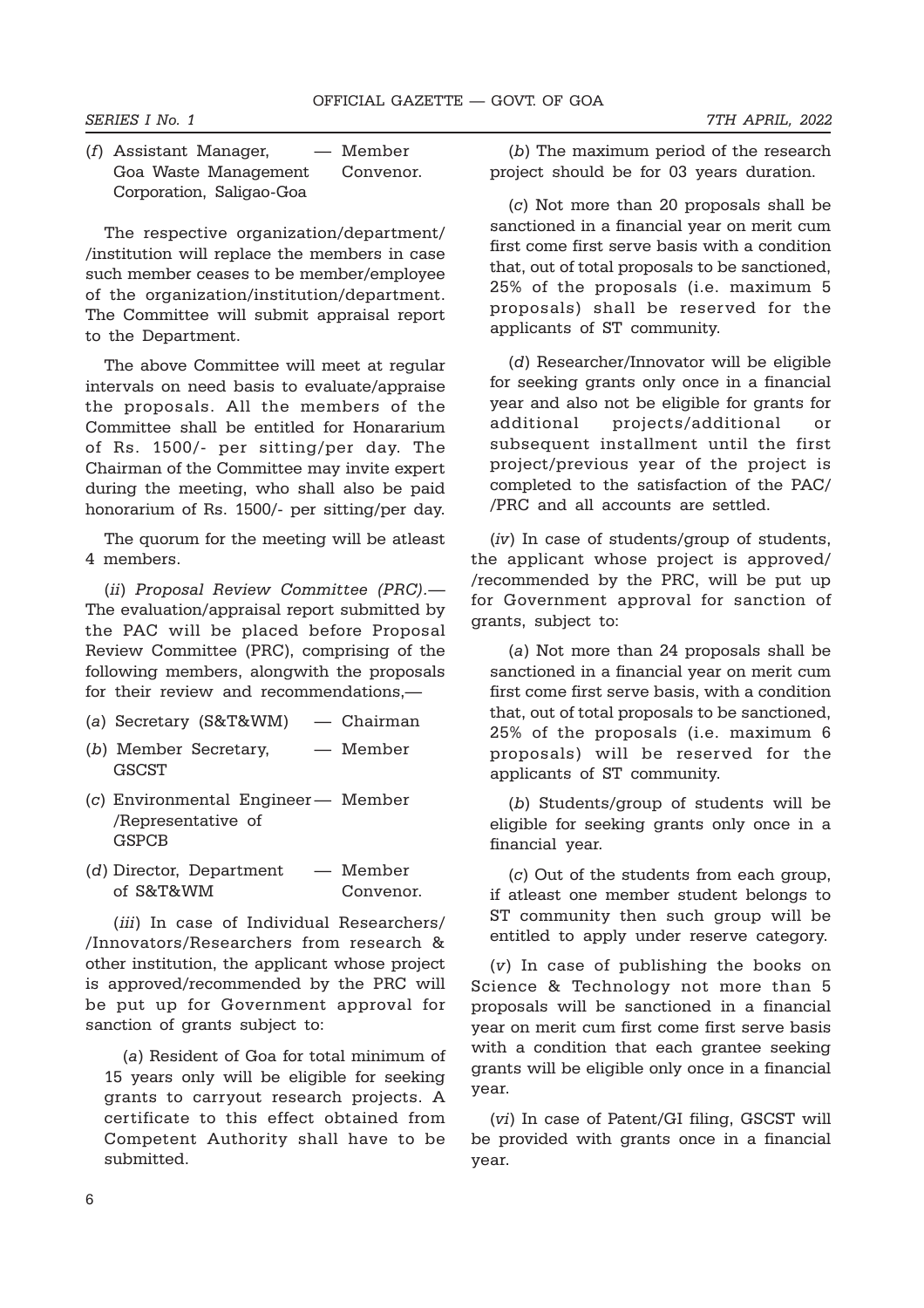(vii) Applicant seeking grants under reserve category shall submit certificate obtained from competent authority.

(viii) In the event no proposals are received in a financial year for ST community or less proposals are received than such shortfall shall be taken from General Category.

6. Quantum of Financial Assistance under the scheme. $-$  (i) In case of individual Researcher/Innovators researcher from research institution or other institution of repute an amount of upto Rs. 3,00,000/- per annum shall be sanctioned for each of the eligible research project.

(ii) The overall total grants sanctioned in a financial year for Research projects submitted by individual researchers/innovators/ /researchers from research institution or other institution projects submitted by individual shall not exceed Rs. 60,00,000/-

(iii) In case of students/group of students an amount of upto Rs. 1,50,000/- shall be sanctioned to each eligible project.

(iv) The overall total grants sanctioned in a financial year for students/group of student shall not exceed Rs. 36,00,000/-.

(v) In case of publishing of books an amount of upto Rs. 1,00,000/- shall be sanctioned to each eligible applicant.

(vi) The overall total grants to be sanctioned under above clause  $6(v)$  in a financial year shall not exceed Rs. 5,00,000/-.

(vii) In case of Patent/GI filing, the maximum grants to be sanctioned to GSCST shall not exceed Rs. 10,00,000/- per year.

(viii) The expenditure towards release of grants under the scheme shall be booked under budget head 3425 - Other Scientific Research, 60 - Others, 800 - Other Expenditure, 01 - Sponsored Science and Technology Programme, 31 - Grant-in-aid, except for the proportionate expenditure towards release of grants for the proposals reserved for ST community applicants, which shall be booked under 3425 - Other Scientific Research, 60 - Others 796 - Tribal Area Sub

Plan, 01 - Scheduled Tribes Development Scheme, 31 - Grant-in-aid.

(ix) Government reserves the right to stop sanction of future grants and also modify the financial quantum, so also conditions of the scheme depending upon the budgetary provision. Government also reserves the right to sanction the grants to individuals/ /institutions as well as hold in abeyance or suspend or cancel the scheme at any point of time and no claim for appeal or challenges shall lie with any authority or tribunal or court, in respect of this decision of the Government.

7. Pattern of Assistance of the Scheme.— (i) The Researcher/Innovator shall be entitled for Rs. 3,00,000/- per annum to carry out the Research Project based on the estimates approved by the Government in the Budget Estimate during that financial year for the scheme and will be sanctioned as per the terms and conditions laid by the Government.

(ii) In case the Students/Group of Students from Polytechnics, Engineering Colleges and other Science Colleges including Goa University for pursuing their Diploma/Degree/ /Post Graduation shall be entitled maximum of Rs. 1,50,000/- per annum to carryout their academic project based on the estimates approved by the Government in the Budget Estimate during that financial year for the scheme and will be sanctioned as per the terms and conditions laid by the Government.

(*iii*) In case of publishing of books on Science and Technology a grantee will be eligible maximum Rs. 1,00,000/- per year for publishing books/research/innovation material on Science and Technology.

(iv) Goa State Council for Science and Technology shall be entitled maximum of Rs. 10,00,000/- per year for the purpose filing Patent/GI application for selected Goan Products.

 (v) The grants shall be disbursed in single installment in case of one year project and for more than one year upto 3 years project the grants will be released in yearly installment on receipt of the proposal, duly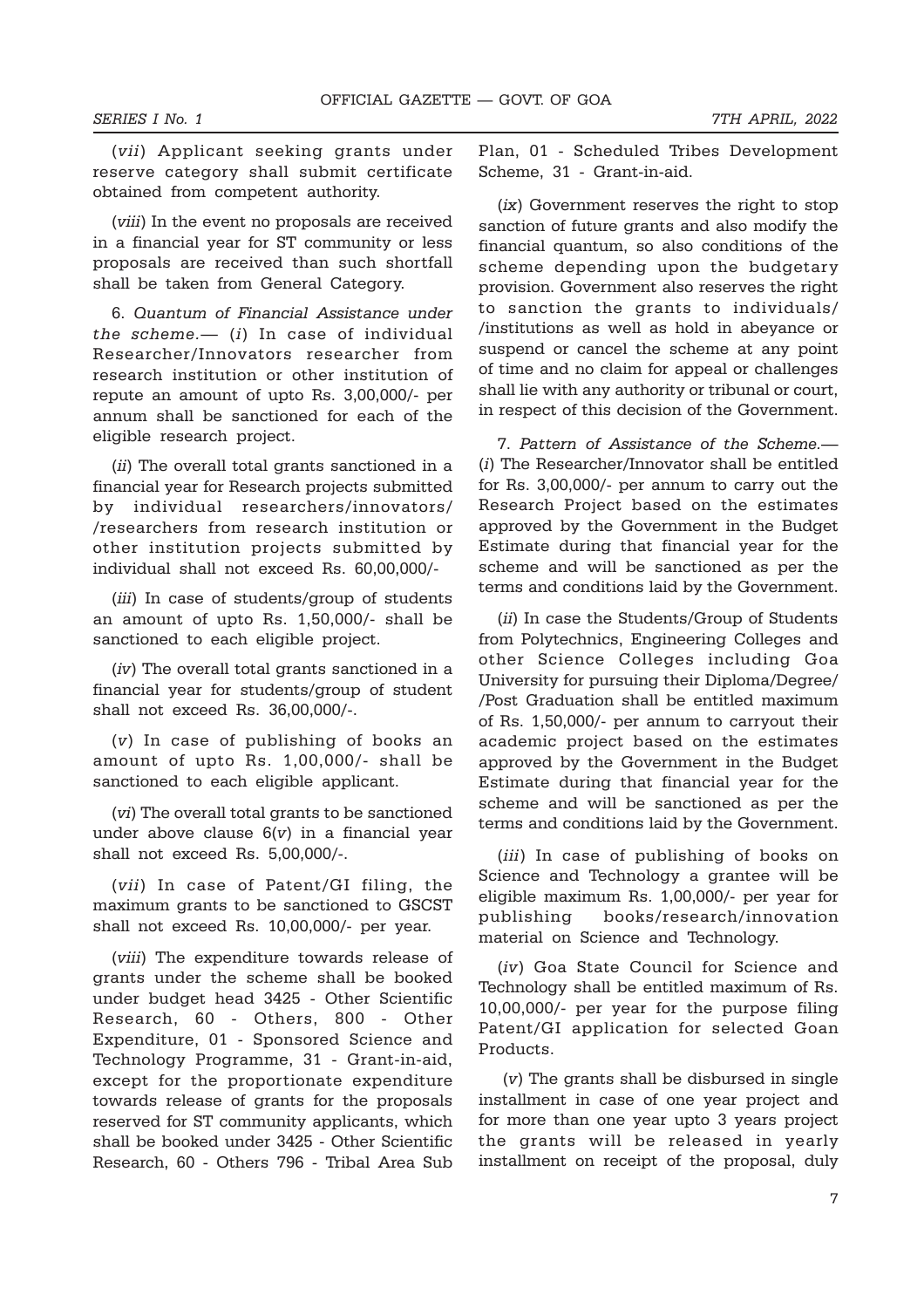vetted by the PRC and upon approval of the Government.

(vi) The entire amount of the grants should be utilized within a period of one year from the date of sanctioned and release and only for the purpose for which it is sanctioned. Any portion of the grant which is not ultimately required for the purpose for which it is sanctioned will be refunded to the Government. After 'utilizing/refunding' the sanctioned amount, an Utilization Certificate alongwith SoE should be furnished to the sanctioning authority as required under General Financial Rules, 2017.

(vii) The account of the Grantee/grantee institution in respect of this grants should be audited by the government approved Auditor/Chartered Accountant and such certificate shall be submitted along with report which is to be submitted for the claims being made for the subsequent year grants. The accounts of the grants shall be maintained separately and properly from its normal activities.

(viii) The Audited statement of accounts showing the expenditure incurred by the Grantee from the grants should be furnished to the Government within a period of one year from the date of sanction and release and should certify that expenditure incurred is only for the purpose for which it was sanctioned.

(ix) A performance-cum-achievement report specifying in detail the achievements made by the Grantee with the Government grants/amount sanctioned should be furnished to the Department of S&T&WM immediately on completion of one year of release of grants. If project is for more than one year, grantee should furnish yearly report of the activity/work done to the Department of S&T&WM. No new project will be sanction unless old Utilization Certificates are settled by the grantee.

(x) The grantee must exercise reasonable economy, observe all financial proprietary and the financial rules as issued by the Government from time to time while incurring the expenditure.

(xi) In case of portion of grants being utilized for the purpose for which it is not sanctioned the amount so utilized shall be recovered from the Grantee in a manner as decided by the Government and in terms of the provisions and in accordance to the law in force. The Government shall also initiate appropriate criminal proceedings against the perpetrators.

(xii) Any equipment/asset created out of the Grant in Aid provided by the Department shall be the property of the Department of Science & Technology & Waste Management, Government of Goa.

(xiii) The grantee shall duly acknowledge the grant provided by the Department in its report as well as any publications of such report for which the Department has provided grants.

(xiv) The grantee shall ensure that no unlawful activities, propaganda inconsistent with the Rules and Regulations should be undertaken.

(xv) Any liability during the research/ project work will be taken care by the grantee/grantee institution and no such liability or any third party liability shall lie with Government/sanctioning authority.

(xvi) Seperate interest bearing Bank Account in Nationalized Bank have to be maintained by the grantee for the purpose of depositing the Grants sanctioned under the Scheme.

(xvii) Non Government Organization/ institution/individual researcher grantee should execute bond in prescribed format before releasing the grant-in-aid as required under GFR-2017.

 8. Relaxation of the provisions of the scheme.— The Government shall be empowered to relax any or all of the clauses or conditions of this scheme in genuine case(s) for sanction of grants.

9. Interpretation of the provisions of this scheme.— If any question arises regarding interpretation of any clause, word, expression of the scheme, the decision about the interpretation shall lie with the Government, which shall be final and binding on all concerned.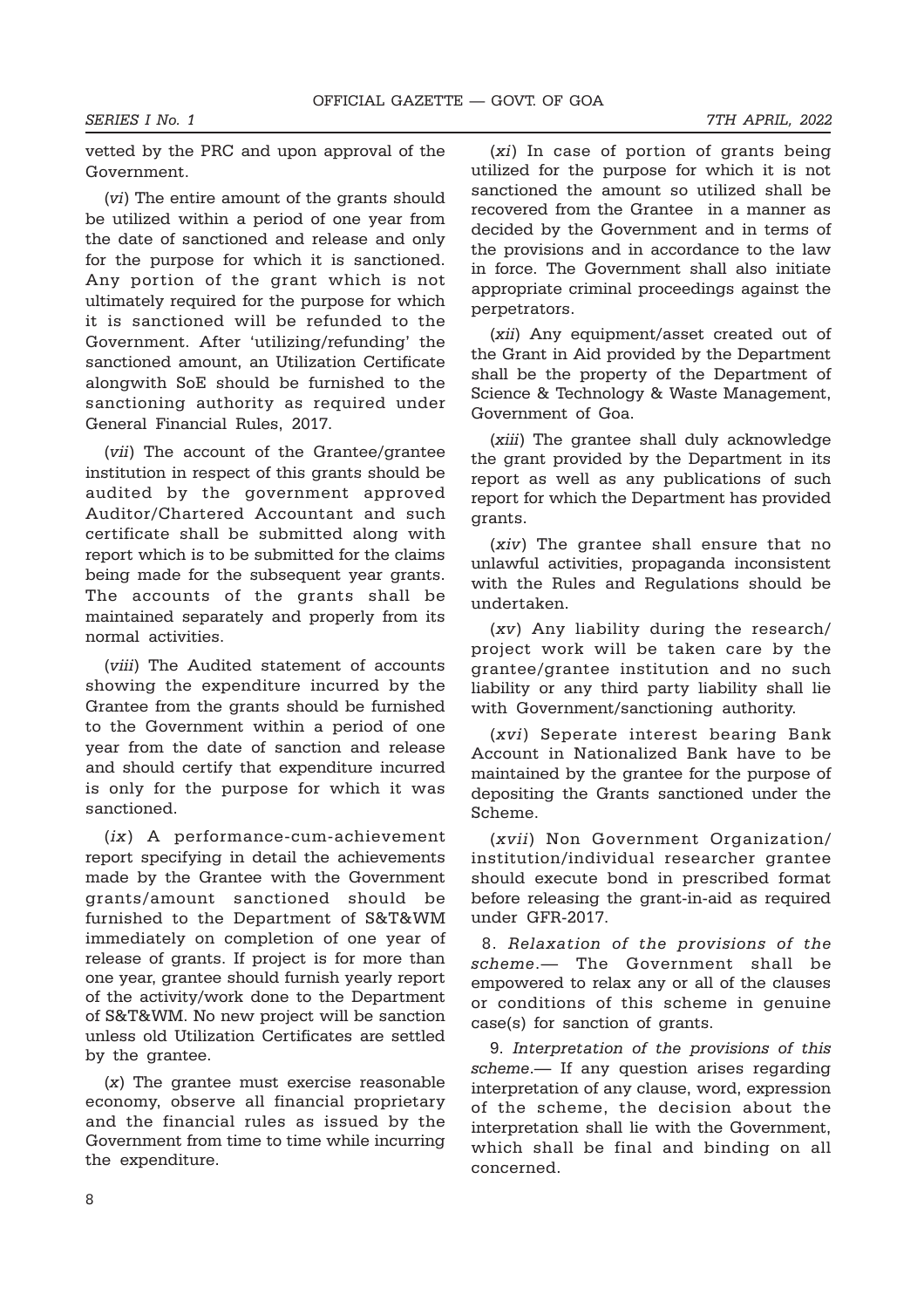10. Redressal of grievances and dispute.—Grievances or disputes if any, arising out of implementation of this scheme, shall be referred to the Secretary (S&T&WM) who shall hear and decide such matters and his decision in this regard shall be final and binding on all concerned.

Provided no grievance or dispute regarding the decision of the Government shall lie with any authority or tribunal or court.

11. The Scheme Notified vide Notification No. 229-10-2016/STE-DIR/1279 dated 27-03-2017 published in Official Gazette Series I No. 1 dated 06-06-2017 stands withdrawn with effect from the date this new scheme shall come into force.

12. This issues with the concurrence of the Finance (Exp.) Department vide their U.O. No. 1400076547 dated 11-11-2021 and administrative approval of the Government under U.O. No. 351 dated 08-09-2021.

By order and in the name of the Governor of Goa.

Levinson J. Martins, Director (S&T&WM) & ex officio Joint Secretary.

Porvorim, 23rd March, 2022.

# ——— FORM-I

#### Proforma for Seeking Grants in aid to Undertake Projects/Research Projects.

| Sr. No. | Particulars                                                                                                                        | Answers |
|---------|------------------------------------------------------------------------------------------------------------------------------------|---------|
| 1.      | Name of the Researcher/Institution                                                                                                 |         |
| 2.      | Name of the Professor/Assistant Professor under whose guidance                                                                     |         |
|         | the project will be carried out                                                                                                    |         |
| 3.      | Name of the Researcher who proposes to undertake the project                                                                       |         |
| 4.      | Proposed Title of the Research Project                                                                                             |         |
| 5.      | Time duration of the Project                                                                                                       |         |
| 6.      | Whether Grant in Aid has been sought from any other organization                                                                   |         |
|         | /Government Department and has been provided for the project                                                                       |         |
|         | Y/N                                                                                                                                |         |
| 7.      | Whether Grants in Aid was provided by the Department of S&T&                                                                       |         |
|         | WM for any other project to the Researcher YES/NO., If Yes Name                                                                    |         |
|         | of the Project                                                                                                                     |         |
| 8.      | If Yes enclose copy of the Utilization Certificate. If No what is the                                                              |         |
|         | current status & reason for non completion of the project                                                                          |         |
| 9.      | Total amount sought for the project and the time duration of the                                                                   |         |
| 10.     | project with breakup of the cost estimates                                                                                         |         |
|         | Whether any other Researcher carried out project on the same<br>subject for which Grants in Aid is sought. YES/NO If Yes the title |         |
|         | and name of the Researcher                                                                                                         |         |
| 11.     | Total Break Up details of the funding requirement to be provided                                                                   |         |
|         | in the Annexure "A"                                                                                                                |         |
| 12.     | Whether any publication of the Project is proposed, YES/NO, if                                                                     |         |
|         | Yes provide the details                                                                                                            |         |
| 13.     | The Project Proposal should be submitted in the following                                                                          |         |
|         | Proforma (Annexure "B")                                                                                                            |         |
| 14.     | Any other Cost                                                                                                                     |         |

(Signature of the Researcher)

Signature of the Professor/Asst. Professor with Seal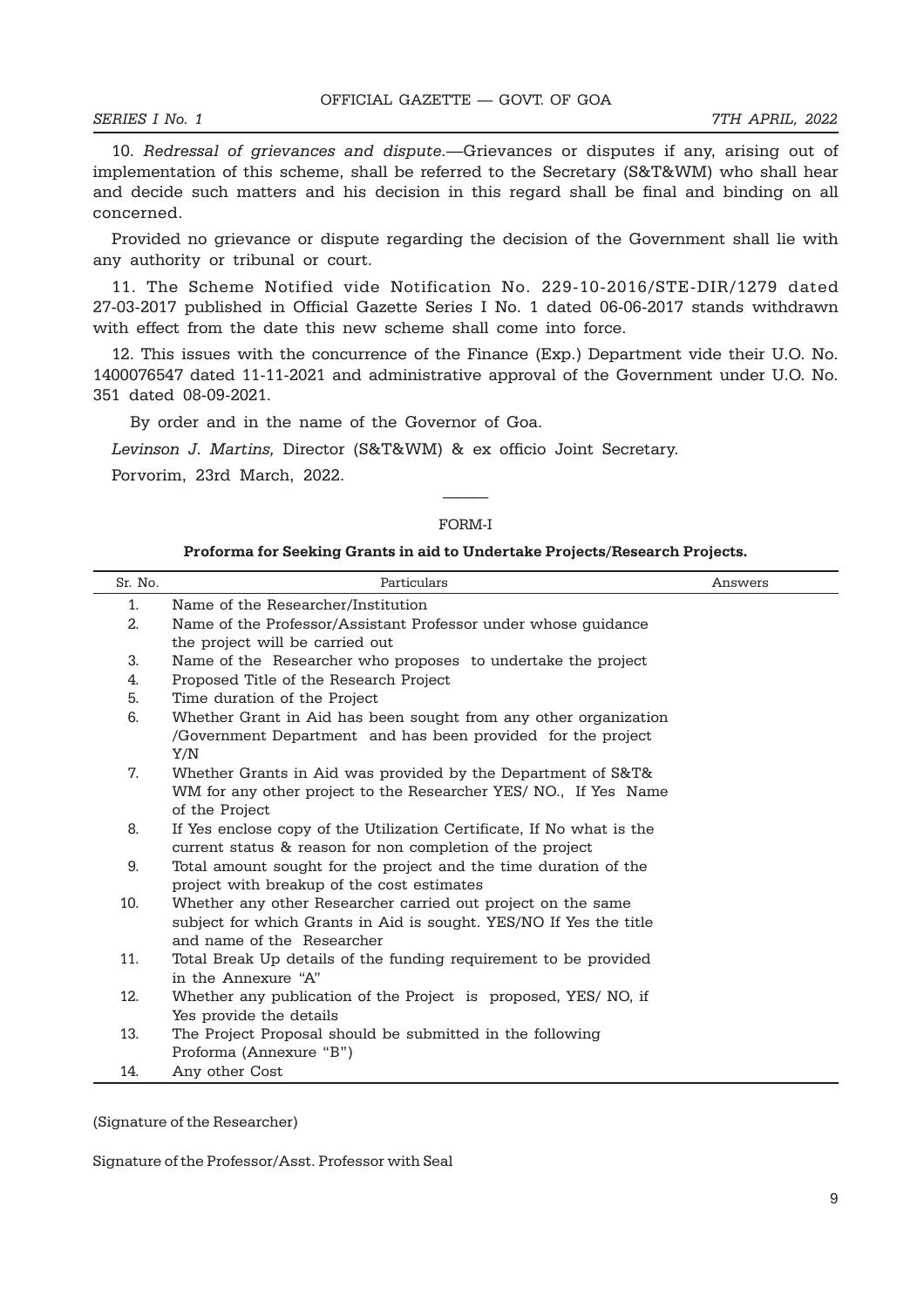#### SERIES I No. 1 7TH APRIL, 2022

#### FORM-II

#### Proforma for Students seeking GIA to undertake Projects/Research Project for Academic Curriculum

| Sr. No. | Particulars                                                       | Answers |
|---------|-------------------------------------------------------------------|---------|
| 1.      | Name of the Institutions                                          |         |
| 2.      | Name of the Professor/Assistant Professor under whose             |         |
|         | quidance the project will be carried out                          |         |
| 3.      | Name of the Students/Group of Students who are proposing          |         |
|         | to undertake the project                                          |         |
| 4.      | Proposed Title of the Research Project                            |         |
| 5.      | Time duration of the Project                                      |         |
| 6.      | Whether Grant in Aid has been sought from any other               |         |
|         | organization/Government Department and has been provided          |         |
|         | for the project Y/N                                               |         |
| 7.      | Whether Grants in Aid was provided for any other project to       |         |
|         | the Institutions YES/NO., If Yes Name of the Project              |         |
| 8.      | If Yes enclose copy of the Utilization Certificate, If No What is |         |
|         | the current status & reason for non completion of the project     |         |
| 9.      | Total amount sought for the project and the time duration of      |         |
|         | the project with breakup of the cost estimates                    |         |
| 10.     | Whether any other Students/Group of students carried out          |         |
|         | project on the same Subject for which Grants in Aid is sought.    |         |
|         | YES/NO If Yes the title and name of the Institution               |         |
| 11.     | Total Break Up details of the funding requirement to be           |         |
|         | provided in the Annexure "A"                                      |         |
| 12.     | Whether any publication of the Project is proposed,               |         |
|         | YES/NO, if Yes provide the details                                |         |
| 13.     | The Project Proposal should be submitted in the following         |         |
|         | Proforma (Annexure "B")                                           |         |
| 14.     | Any other Cost                                                    |         |

(Signature of the Students/ Group of Students)

Signature of the HoD/ Professor/Asst Professor/Lecturer with Seal

> ——— Annexure "A"

#### Total Break Up details of the funding requirement ro be provided year wise

(I) Summary of the Budget Estimates

| Sr. No. | Item                              | Budget (in Rupees)    |            |       |
|---------|-----------------------------------|-----------------------|------------|-------|
|         |                                   | $1st$ Year $2nd$ year | $3rd$ Year | Total |
|         | Consumables/simple equipment/     |                       |            |       |
|         | assemblies/parts/accessories etc. |                       |            |       |
| 2.      | Honorarium                        |                       |            |       |
| 3.      | Travel                            |                       |            |       |
| -4.     | Stationery                        |                       |            |       |
| 5.      | Other Costs (Contingencies)       |                       |            |       |
| 6.      | Total (Rs.)                       |                       |            |       |

(Signature of the Researcher)

Signature of the Professor/Asst Professor with Seal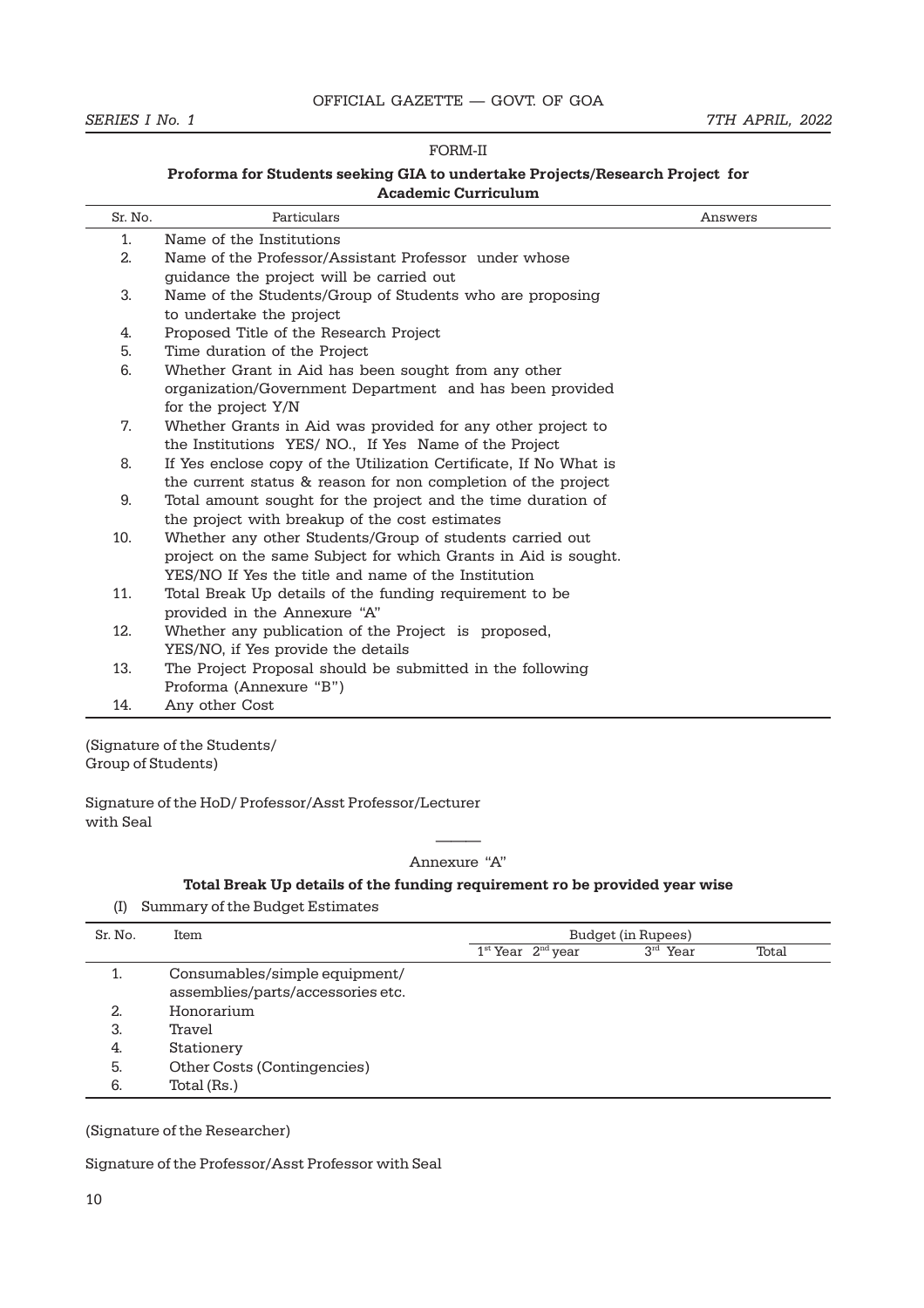#### Annexure "B"

#### Proforma for a Project Proposal

| Sr. No.                            | Particulars                                                        |  |  |  |
|------------------------------------|--------------------------------------------------------------------|--|--|--|
|                                    | Title of the Project                                               |  |  |  |
| 2.                                 | Particulars of the Institution/Department/Organisation             |  |  |  |
|                                    | endorsing the Project                                              |  |  |  |
| 3.                                 | Name of the Researcher who proposed to undertake the               |  |  |  |
|                                    | project                                                            |  |  |  |
| 4.                                 | Project summary (Max 150 words)                                    |  |  |  |
| 5.                                 | Objectives of the Research Project                                 |  |  |  |
| 6.                                 | Importance of the proposed research project in the context of the  |  |  |  |
|                                    | academic curriculum                                                |  |  |  |
| 7.                                 | Description of the Target group/area.                              |  |  |  |
| 8.                                 | Available past information on the subject from other similar areas |  |  |  |
| Work Plan (max: 1000 words)<br>(i) |                                                                    |  |  |  |
|                                    | a: Methodology :                                                   |  |  |  |
|                                    | b: Statistical analysis wherever applicable:                       |  |  |  |

- (ii) Utilization and/or benefits of the expected output:
- (iii) References:
- (iv) Financial Assistance Required:(Total)

(Signature of the Researcher)

Signature of the Professor/Asst Professor with Seal

# ——— Notification

#### 229-10-2016/STE-DIR/Part/1539

Scheme for providing Grant-in-aid to conduct Science Seminars, Workshops, Awareness Programmes, Exhibitions, Supply/Replacement of Science Education Vehicles and providing Financial Assistance to Teaching Faculties, Researchers and Subject Specialty Experts to participate in Science Seminars & Workshops in India and abroad in the field of Science & Technology

The Government of Goa is pleased to formulate a scheme for promotion of Science & Technology through High Schools, Higher Secondary Schools, Colleges, Research Institutions and NGOs by way of organizing Science Seminars, Workshops, Exhibitions, Awareness Programmes, supply/replacement of Science Education Vehicles and also to provide financial assistance to teaching faculties, researchers and subject specialty experts in the field of Science & Technology, for participating in Science Seminars and Workshops in India or Abroad.

1. Short title and commencement.—  $(i)$  This scheme may be called as "Scheme to Promote Scientific Awareness & Culture by Educational Institution, Research Institution and NGO's, through means of conducting workshops/exhibitions, supply/replacement of Science Education Vehicles as also providing financial assistance for participation in seminars/workshops in India or Abroad" (herein after called as the Scheme).

(ii) The scheme shall come into force with immediate effect after Notification in Official Gazette.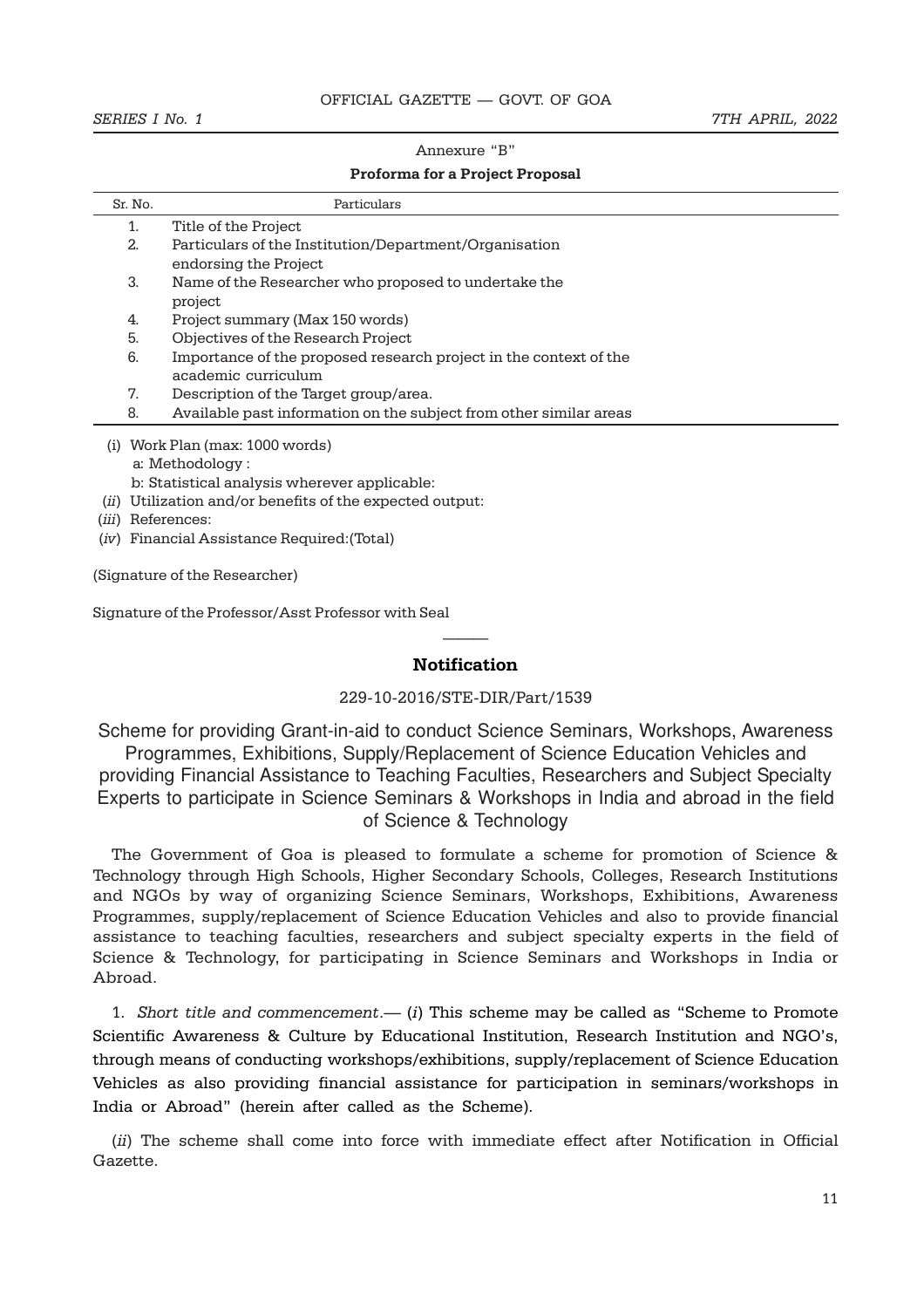(*iii*) The scheme shall promote organizing and conducting:—

(a) Science Seminars, exhibitions and awareness programmes in Science and Technology in High Schools, Higher Secondary Schools, Colleges, Other Educational and Research Institutions as well as by NGOs in such suitable other locations.

(b) Participation in Science Seminars/ /workshops in India and Abroad by teaching faculty, researchers and subject specialty experts in the field of Science and Technology and Innovation.

(c) Supply/replacement of Science Education Vehicles with equipments.

(iv) The Scheme shall be implemented by Department of Science and Technology and Waste Management, Government of Goa.

2. Objectives of the Scheme:— (i) The objectives of the scheme is to support financially, the High Schools, Higher Secondaries, Colleges, Research Institutions and NGOs in the field of Science and Technology for organizing science exhibitions, seminars, workshops and to support the Institutions that have been already given Science Education Vehicles earlier or henceforth.

(ii) To support financially, the teaching faculties, researchers and subject specialty experts in the field of Science & Technology and innovation to participate in science seminars/workshops in India and abroad.

3. Scope of the Scheme.— (i) The scope of the scheme is to provide financial support in form of grant-in-aid to maximum 60 High Schools and Higher Secondary Schools every year to conduct science workshops/ /exhibition/seminars/awareness programme in the field of Science and Technology and Innovations. The grant-in-aid shall be sanctioned after submission of detailed proposal specifying brief summary of the proposed activity with objectives. The proposal should be submitted alongwith FORM-I, attached to this scheme, duly filled, signed with seal of the Head of the Institution.

(ii) To provide financial grants to maximum 24 colleges/research institution/NGOs, every year, to conduct science seminars/ /workshops/exhibitions/awareness programmes in Science and Technology and innovations. The grant-in-aid shall be sanctioned after submission of detailed proposal specifying brief summary/objectives of the proposed activity. The proposal should be submitted alongwith FORM-II attached to this scheme, duly filled in, signed and seal of the Head of the institution/organization.

(iii) To provide financial grants to maximum 18 teaching faculties/subject specialty experts in the field of Science and Technology, every year, to participate in science seminar/ /workshop related to science and technology in India and Abroad. The grant-in-aid will be sanctioned on submission of detailed proposal specifying brief summary/objectives of the proposed visit/participation. The proposal should be submitted alongwith FORM-III and FORM-IV attached to this scheme, duly filled and signed and seal by the Head of the Institution/organization.

(iv) To provide financial grants for repair of existing Science Education Vehicles as well as for replacement by new vehicles (2 Nos. Medium vehicles) with equipments and other gadgets installed in it.

(v) To provide financial grants for running, up keep and maintenance of above Science Education Vehicles.

(vi) To provide financial grants every year to State Council for Education Research and Training (SCERT), Porvorim for conducting science popularization programme/science talent search exams for High School and Higher Secondary School Students.

(vii) To provide financial grants, every year to Goa Science Centre, Miramar to organize science programme entitled "Science Fiesta".

(viii) To provide financial grants to Goa State Council for Science and Technology (GSCST) to organize science seminars/ /workshops/science fairs as well as to participate in various science seminars/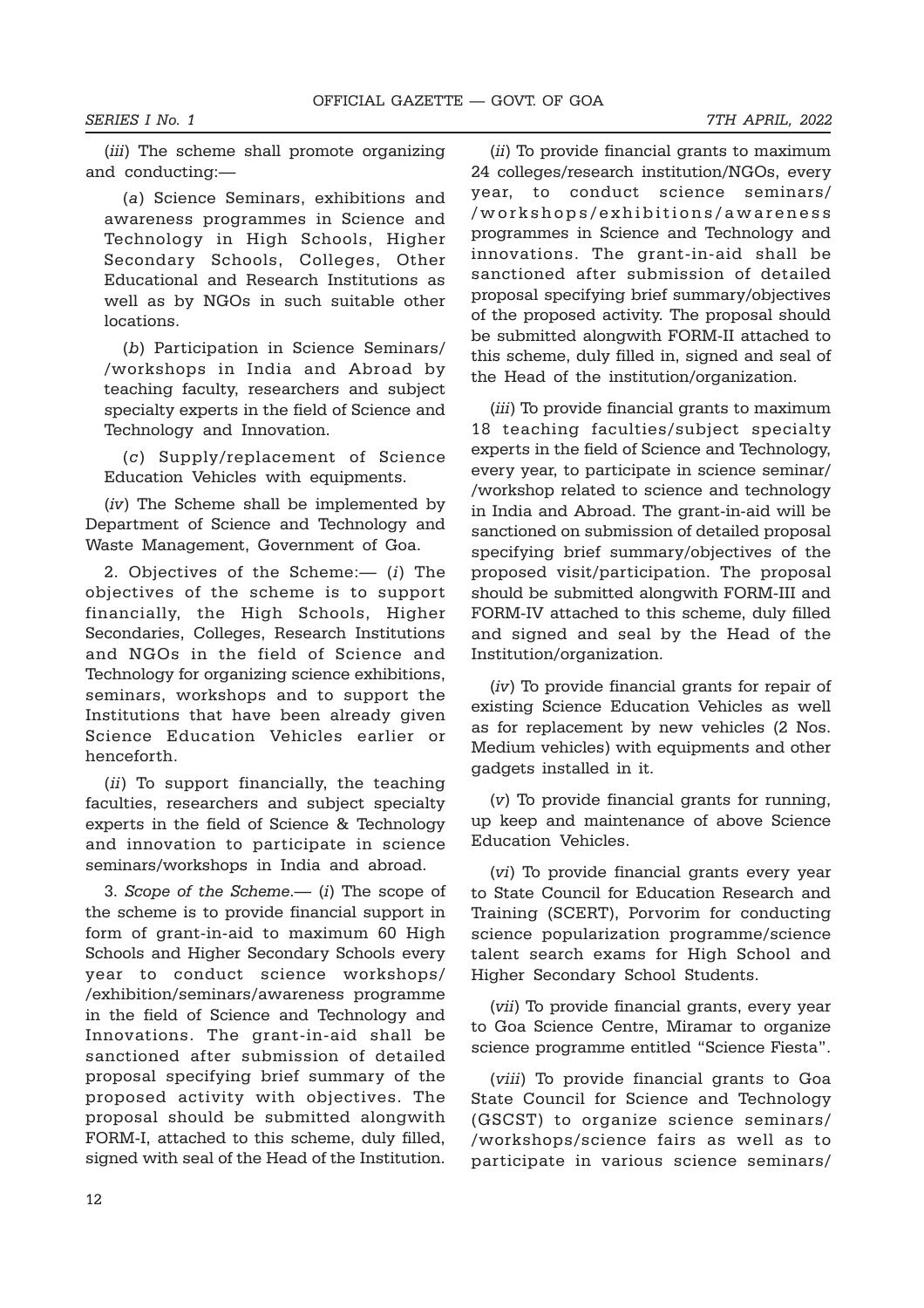workshops/science fairs and exhibitions which are approved for the organization or participation by DS&T&WM.

4. Eligibility for availing benefits under the Scheme.—

(i) Proposal Appraisal Committee (PAC) under the Scheme.— The proposals submitted by the High Schools/Higher Secondaries/ Colleges/NGOs/Autonomous bodies/NGOs/ other educational institutions/subject specialty experts will be appraised/ /evaluated/examined by the Proposal Appraisal Committee (PAC) comprising of the following members:—

- (a) Prof. M. K. Janarthanam Chairperson Professor in Botany Goa University
- (b) Shri Vivek Belokar, Member Dy. Director, Directorate of Technical Education
- (c) Dr. Mohan R. Girap, Member Scientist, Goa State Pollution Control Board
- (d) Shri Sujeet Kumar Member Dongre, Scientist, CEE, Porvorim Goa
- (e) Shri D.S. Prashant, CEO, FiiR & Member, Goa State Innovation Council GSInc, Margao or Project Officer, GSInc.
- (f) Assistant Manager, Member Goa Waste Manage- Convenor. ment Corporation, Saligao-Goa.

The respective organization/department/ /institution will replace the members in case such member ceases to be member/employee of the organization/institution/department. The Committee will submit appraisal report to the Department.

The above Committee will meet at regular intervals on need basis to evaluate/appraise the proposals and each member shall be entitled for Honorarium of Rs. 1500/- per day/

/per sitting. The chairman of the Committee may invite expert during the meeting, who shall also be paid honorarium of Rs. 1500/ per sitting/per day.

The quorum for the meeting will be atleast 4 members.

(ii) Proposal Review Committee (PRC):— The appraisal report submitted by the PAC will be put up to Proposal Review Committee (PRC) comprising of following members, alongwith the proposal, for their review and recommendations.

- (a) Director, Department of Chairman, Science and Technology and Waste Management
- (b) Member Secretary, Member **GSCST**
- (c) Environmental Engineer— Member GSPCB or his Representative
- (d) One Person from the Member field of Science & Technology to be nominated by the Government

(*iii*) The applicant whose proposals are recommended by the PRC and approved by the Competent Authority will be eligible to receive grant-in-aid, subject to:

(a) The grants for participating in seminars/workshops in India and abroad by teaching faculties/researchers and subject specialty experts in the field of science and technology will be restricted to travel cost, stay and registration fees only.

(b) The grants for organizing exhibition/ workshop/seminars by High Schools/ Higher Secondary Colleges, Research Institutes and NGOs in the field of S&T shall include expenditure for travel, stationery, printing, pandal/rent of the hall, light refreshment, honorarium, publicity etc. and not for procurement of tools/equipments/ models etc.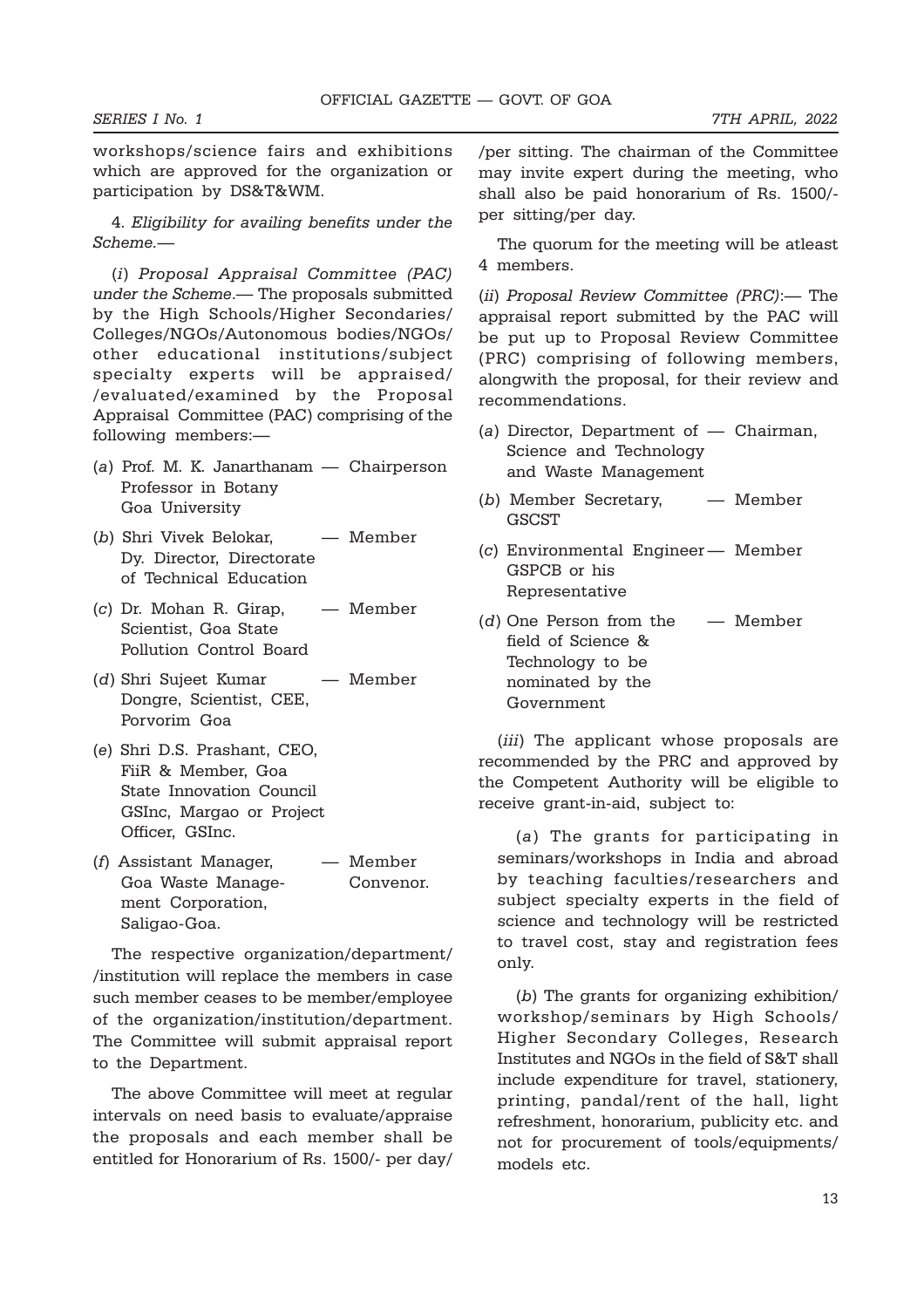(c) In case of High Schools and Higher Secondary Schools, not more than 60 proposals shall be sanctioned for grant-inaid in a year on merit cum first come first serve basis with a condition that out of total proposals to be sanctioned 25% proposals (i.e. maximum 15 proposals) shall be reserved for the applicants of ST community.

(d) In case of Colleges/NGOs/Research Institutions, not more than 24 proposals shall be sanctioned grant-in-aid in a year on merit cum first come first serve basis, with a condition that out of the total proposals to be sanctioned 25% proposal (maximum 06 proposals) shall be reserved for the applicants of ST community.

(e) In case of Teaching faculties/ /researchers/subject specialty experts in the field of Science and Technology, not more than 20 proposals shall be sanctioned for grant-in-aid on merit cum first come first serve basis with a condition that out of total proposals to be sanctioned 25% proposals (i.e. maximum 05 proposals) shall be reserved for applicants of ST community.

(f) The High Schools/Higher Secondary Schools, Colleges/research institutions/ NGOs/teaching faculties/researchers/ subject specialty experts, availing the grants under this scheme will be eligible only once in a Financial Year.

(g) The colleges/NGOs/Research Institution/High Schools/Higher Secondaries based in Goa only will be eligible to receive grants under the Scheme.

(h) In the event no proposal are received in a financial year for ST community or less proposals are received than such shortfall shall be taken from General Category.

(i) Applicant seeking grants under reserve category shall submit certificate obtained from competent authority.

(j) Institutions/Organizations in the field of Science and Technology, who have past experience in operating and maintaining the Science Education Vehicles only will be eligible for applying for the purpose of operating Science Education Vehicles. Both vehicles shall be allotted to two different eligible applicants.

5) Quantum of Financial Assistance under the Scheme. $-$  (i) In case of High Schools/ /Higher Secondary Schools a maximum of Rs. 50,000/- grant-in-aid shall be sanctioned for each eligible grantee.

(ii) The total overall grants should not exceed Rs. 30,00,000/- in a year under above clause 5(i).

(iii) In case of colleges/research/ /institutions/NGOs a maximum of Rs. 1,00,000/- shall be sanctioned to each eligible grantee.

(iv) The total overall grants should not exceed Rs. 24,00,000/- in a year under above Clause 5 (iii).

(v) In case of faculties/researchers/subject specialty expert in science and technology seeking grants to travel India and abroad a maximum of Rs. 1,50,000/- shall be granted to each eligible grantee for participation abroad and maximum Rs. 50,000/- for participation in India.

(vi) The total overall grants should not exceed Rs. 30,00,000/- in a year under above clause  $5 (v)$ .

(vii) In case of replacement of existing Science Education Vehicle (2 Nos. Medium vehicles) grants shall be provided to selected applicants maximum of market value of the vehicle with equipment's and gadgets.

(viii) In case of running and maintenance grants for science education vehicles the same shall be provided maximum of Rs. 2,50,000/- for each grantee/vehicle for 2 years duration. Total grants for two vehicles shall be Rs. 5,00,000/-.

 $(ix)$  In case of grants for SCERT, the same shall be provided to a maximum of Rs. 10,00,000/- per financial year.

(x) In case of grants to Goa Science Centre the same shall be provided to a maximum of Rs. 5,00,000/- per financial year.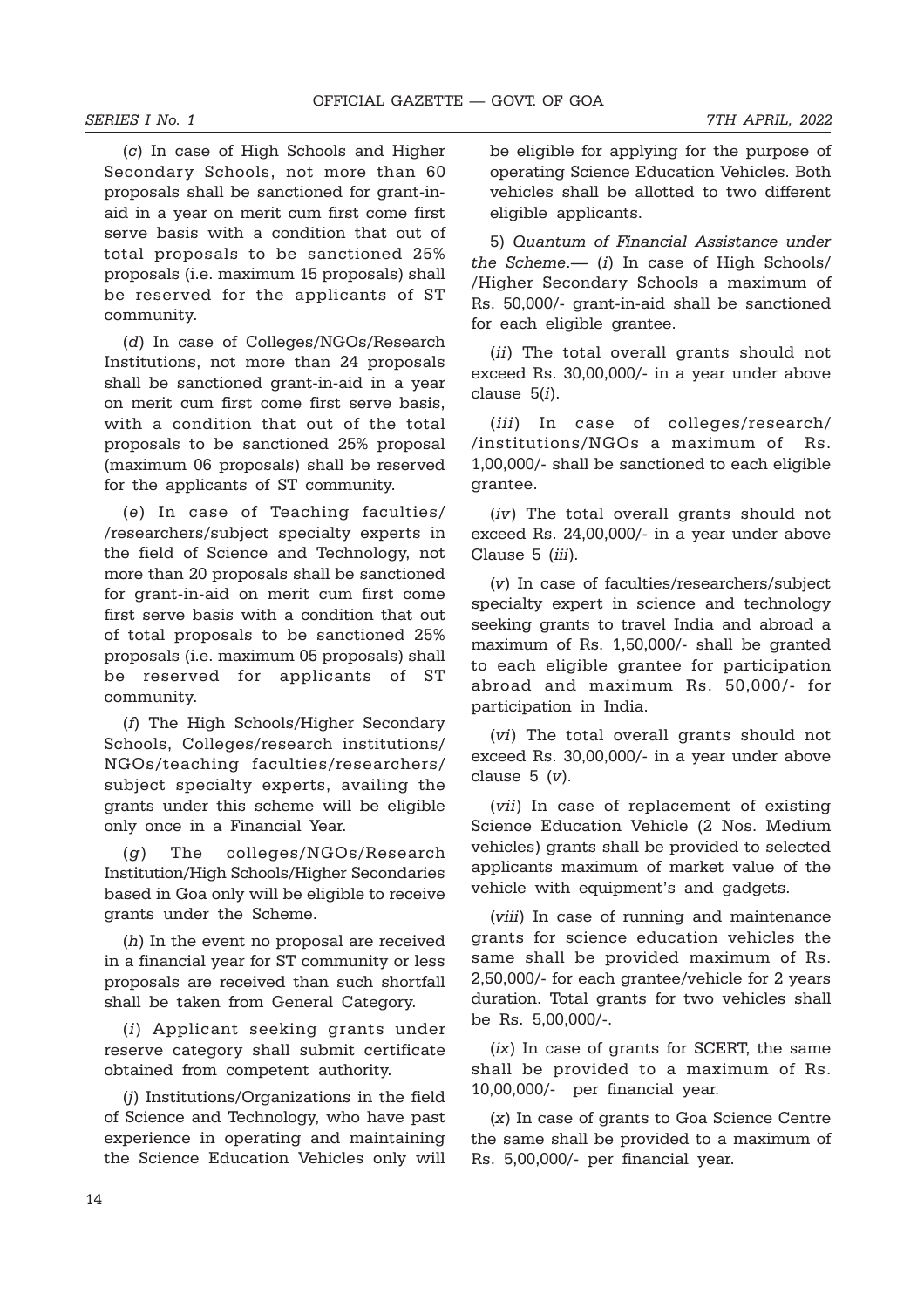(xi) In case of Goa State Council for Science and Technology, the maximum grants to be provided for organization of science seminars/ workshops/science fairs is Rs. 10,00,000/- per financial year and for participation in science seminars/exhibitions/science fair/workshops the grants shall be provided maximum of Rs. 10,00,000/- each financial year.

(xii) The expenditure towards release of grants under the scheme shall be booked under budget head 3425 - Other Scientific Research, 60 - Others, 800 - Other Expenditure, 01 - Sponsored Science and Technology Programme, 31 - Grant-in-aid, except for the proportionate expenditure towards release of grants for the proposals reserved for applicants of ST community, which shall be booked under 3425 - Other Scientific Research, 60 - Others 796 - Tribal Area Sub Plan, 01 - Scheduled Tribes Development Scheme, 31 - Grant-in-aid.

(xiii) Government reserves the right to stop future grants and also modify the financial quantum, so also the conditions of the scheme, depending upon the budgetary provisions. Government also reserves the right to sanction additional grant to the Institutions as well as to hold in abeyance or suspend or cancel the scheme, at any point of time and no claim or appeal or challenge shall lie with any authority or tribunal or court, in respect of this decision of the Government.

6. Pattern of Assistance of the Scheme.—(i) The grantee shall be entitled to receive Government grants based on the provisions made by the Government in the Budget Estimate during the particular financial year, and the same will be sanctioned as per the terms and conditions laid down by the Government.

(ii) The grants shall be disbursed in single installment on receipt of the proposal, duly vetted by PRC and duly approved by the Government.

(iii) The entire amount of the grants approved and sanctioned in a financial year, shall be utilized within one year or within one month from the date of conduct of the

programme and for the purpose for which it is sanctioned. Any portion of the grant which is not ultimately required for the purpose for which it is sanctioned shall be refunded to the Government. After 'utilizing/refunding' the sanctioned amount, an Utilization Certificate and SoE should be furnished to the sanctioning authority as required under General Financial Rules, 2017.

(iv) The account of the Grantee (in case of NGO's & Research Institution) in respect of these grants should be audited by the Government approved Auditor/Chartered Accountant and counter signed by the Competent Authority/Head of the Institution of the said NGO/Research Institution/ /Educational Institution as the case may be. Such certificate shall be submitted along with detailed report of the activity. The accounts of the grants shall be maintained separately and properly by the Grantee from its normal activities.

(v) A performance-cum-achievement report specifying in detail the achievements made by the Grantee with the Government grants /amount sanctioned should be furnished to the Department of S&T&WM along with Utilization Certificate and SoE, immediately on completion of one year of release of grants. No new grants will be sanctioned unless old Utilizations Certificates are settled by the grantee.

(vi) The grantee institution must exercise reasonable economy, observe all financial proprietary and the financial rules, as issued by the Government from time to time, while incurring the expenditure.

(vii) In case of portion of grants being utilized for the purpose for which it is not sanctioned the amount so utilized shall be recovered from the Grantee in a manner as decided by the Government and in terms of the provisions and in accordance to the law in force including recovery from Grant-in-Aid receivable from any other Government Department. In such cases the defaulting Institution/Head of Institution/Management of Institution, shall be liable for criminal proceedings being initiated against them.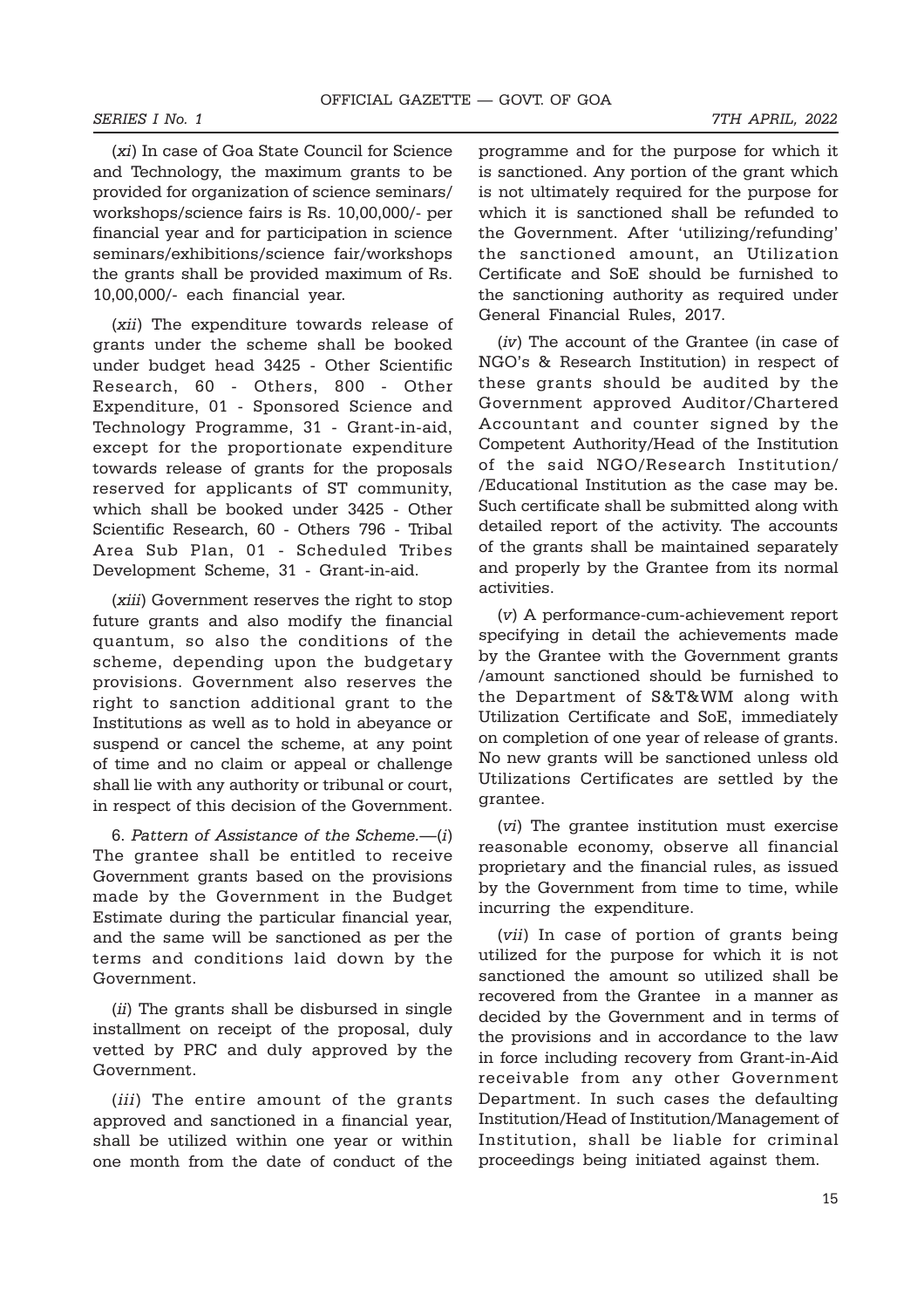(viii) The amount remaining unspent out of this grant, shall be refunded back to the Government.

(ix) The grantee shall duly acknowledge the grant provided by the Government in its report as well as any publications of such report.

(x) The grantee shall ensure that no unlawful activities, propaganda inconsistent with the Rules and Regulations, should be undertaken.

(xi) No liability on any account during the course of activity by the grantee shall lie on sanctioning authority/department/ government. For any such liability the care should be taken by the grantee.

(xii) Seperate interest bearing Bank Account in Nationalized Bank shall have to be maintained by the grantee for the purpose of depositing the Grants sanctioned under the Scheme.

(xiii) Non Government Organization/ institution/individual researcher Grantee should execute bond in prescribed format before releasing the grant-in-aid as required under GFR-2017.

7. Relaxation of the provisions of the scheme.— The Government shall be empowered to relax any or all of the clauses or conditions of this scheme in genuine case(s) for sanction of the grant.

8. Interpretation of the provisions of this scheme.— If any question arises regarding interpretation of any clause, word, expression

of the scheme, the decision about the interpretation shall lie with the Government, which shall be final and binding on all concerned.

9. Redressal of grievances and dispute.— Grievances or disputes if any, arising out of implementation of this scheme, shall be referred to the Principal Secretary/Secretary (S&T&WM) who shall hear and decide such matters and the decision of the Secretary (S&T&WM) in this regard shall be final and binding on all concerned:

Provided no grievance or dispute regarding the decision of the Government shall lie with any authority or tribunal or court, in respect of the decision.

10. The Scheme notified vide Notification No. 230-10-2016/STE-DIR/241 dated 26-05-2017 published in the Official Gazette Series No. I No.10 dated 08-06-2017 stands withdrawn with effect from the date the new scheme shall come into force.

11. This scheme has been issued with the concurrence of the Finance (Exp.) Department vide their U.O. No. 1400076547 dated 11-11- 2021 and administrative approval of the Government under U.O. No. 351 dated 08-09- 2021

> By order and in the name of the Governor of Goa.

Levinson J. Martins, Director (S&T&WM)/ ex officio Joint Secretary.

Porvorim, 23rd March, 2022.

|        | Proforma for seeking Grants in Aid to conduct Seminars/Awareness Programmes |
|--------|-----------------------------------------------------------------------------|
| Sr.No. | Particulars                                                                 |
|        | Name of the Institutions seeking Grants in Aid to Conduct                   |
|        | seminars/Awareness Programmes etc.                                          |
| 2.     | Name of the Seminar/Programme                                               |
| 3.     | Name, Designation, Contact number                                           |
| 4.     | Total No. of Seminars Held                                                  |
| 5.     | How many people expected for seminars                                       |
| 6.     | Time duration of the seminars                                               |
| 7.     | Dates of the seminars                                                       |
| 8.     | Venue of the seminars                                                       |

# ——— FORM I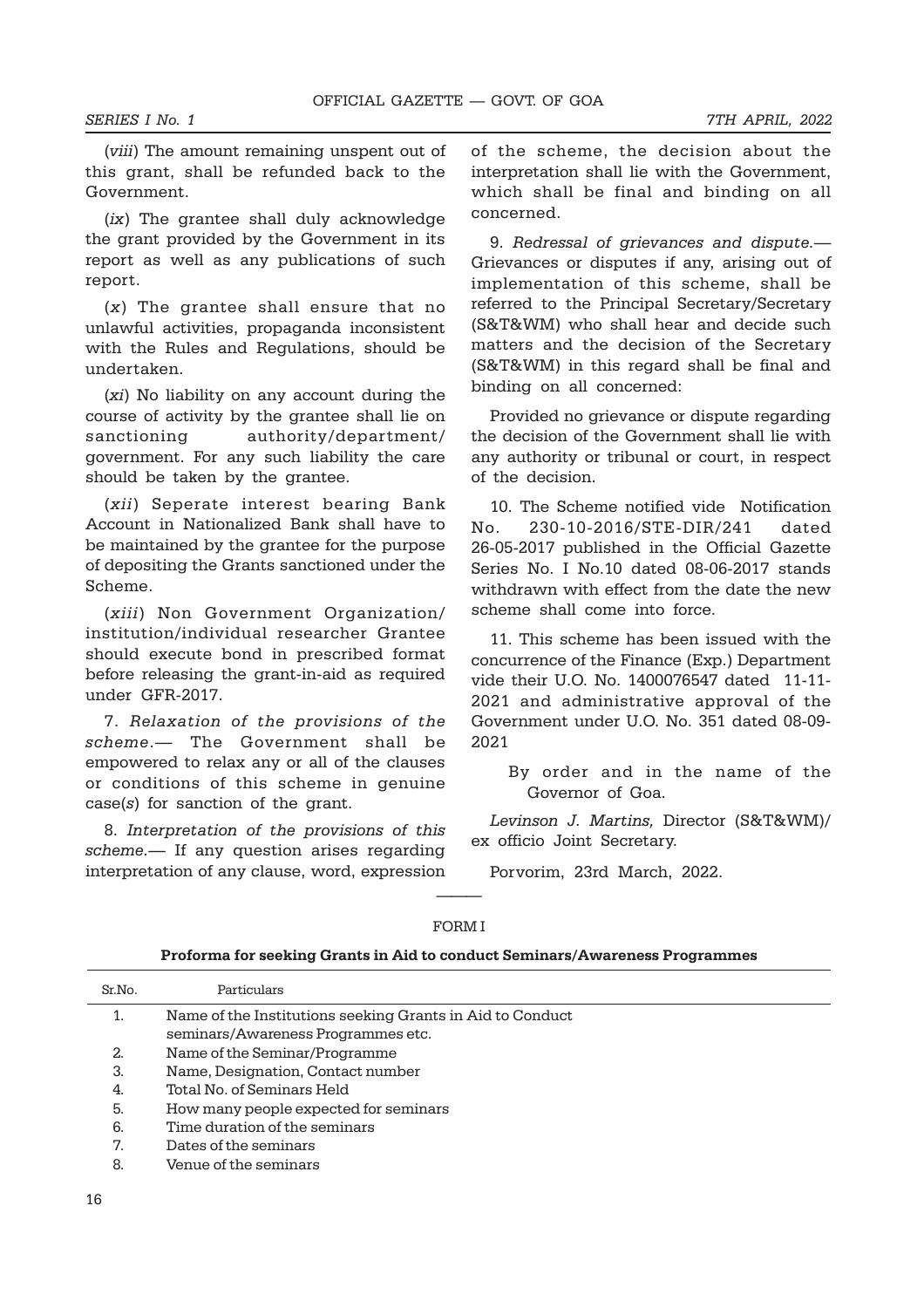| 9.  | Whether Grants in Aid was provided for any other project to the<br>institutions by DSTE earlier Yes/No                                                          |
|-----|-----------------------------------------------------------------------------------------------------------------------------------------------------------------|
| 10. | If Yes details of the programme/project and amount of G.I.A.<br>disbursed                                                                                       |
| 11. | Whether settlement of earlier Accounts complied Yes/No, with<br>details                                                                                         |
| 12. | Travel Charges to be paid to the speaker                                                                                                                        |
| 13. | Honorarium to be paid to the speaker                                                                                                                            |
| 14. | Total Expenditure on publicity, advertisement, Handouts                                                                                                         |
| 15. | Whether any other institution has carried out seminars on the<br>subject for which Grants In Aid is sought. Y/N if yes the title and<br>name of the Institution |
| 16. | Any other costs                                                                                                                                                 |

#### DECLARATION

I \_\_\_\_\_\_\_\_\_\_\_\_\_\_\_\_\_\_\_\_\_\_\_\_\_ hereby state that I am working as \_\_\_\_\_\_\_\_\_\_\_\_\_\_\_\_\_\_\_\_\_\_\_\_\_\_\_in Institution, since **Example 3** and have not sought Funds from the State Government or any other source/agency for organising the seminar/awareness programme. It is further stated that no additional grants/funds shall be sought/claim from any other agency/organization for the said purpose.

Counter Sign by Head Master/Principal Signature of Project Incharge

Seal of Institution

## $\overline{\phantom{a}}$ FORM II

|         | Proforma for seeking Grants in Aid to Organise Science Exhibitions     |  |  |  |  |
|---------|------------------------------------------------------------------------|--|--|--|--|
| Sr. No. | Particulars                                                            |  |  |  |  |
| 1.      | Name of the Institutions seeking Grants in Aid to Organize             |  |  |  |  |
|         | Science Exhibitions                                                    |  |  |  |  |
| 2.      | Name/Theme of the Science Exhibitions                                  |  |  |  |  |
| 3.      | Time duration of the Science Exhibitions                               |  |  |  |  |
| 4.      | Dates of the Science Exhibitions                                       |  |  |  |  |
| 5.      | Venue of the Science Exhibitions                                       |  |  |  |  |
| 6.      | Whether Grants in Aid was provided earlier for any other               |  |  |  |  |
|         | project/programme by DSTE Yes/NO                                       |  |  |  |  |
| 7.      | Details of the programme/project and amount of G.I.A<br>disbursed      |  |  |  |  |
| 8.      | Whether settlement of earlier Accounts complied Yes/No<br>with details |  |  |  |  |
| 9.      | Travel Charges to be paid to the speaker                               |  |  |  |  |
| 10.     | Honorarium to be paid to the speaker                                   |  |  |  |  |
| 11.     | Total Expenditure for publicity, advertisement, handouts,              |  |  |  |  |
| 12.     | Total Expenditure for printing organization details                    |  |  |  |  |
| 13.     | Whether any other Institution has funded for similar                   |  |  |  |  |
|         | Science Exhibitions on the Subject for which Grants In Aid             |  |  |  |  |
|         | is sought. Y/N if yes the title and name of the Institution            |  |  |  |  |

14. Any other Costs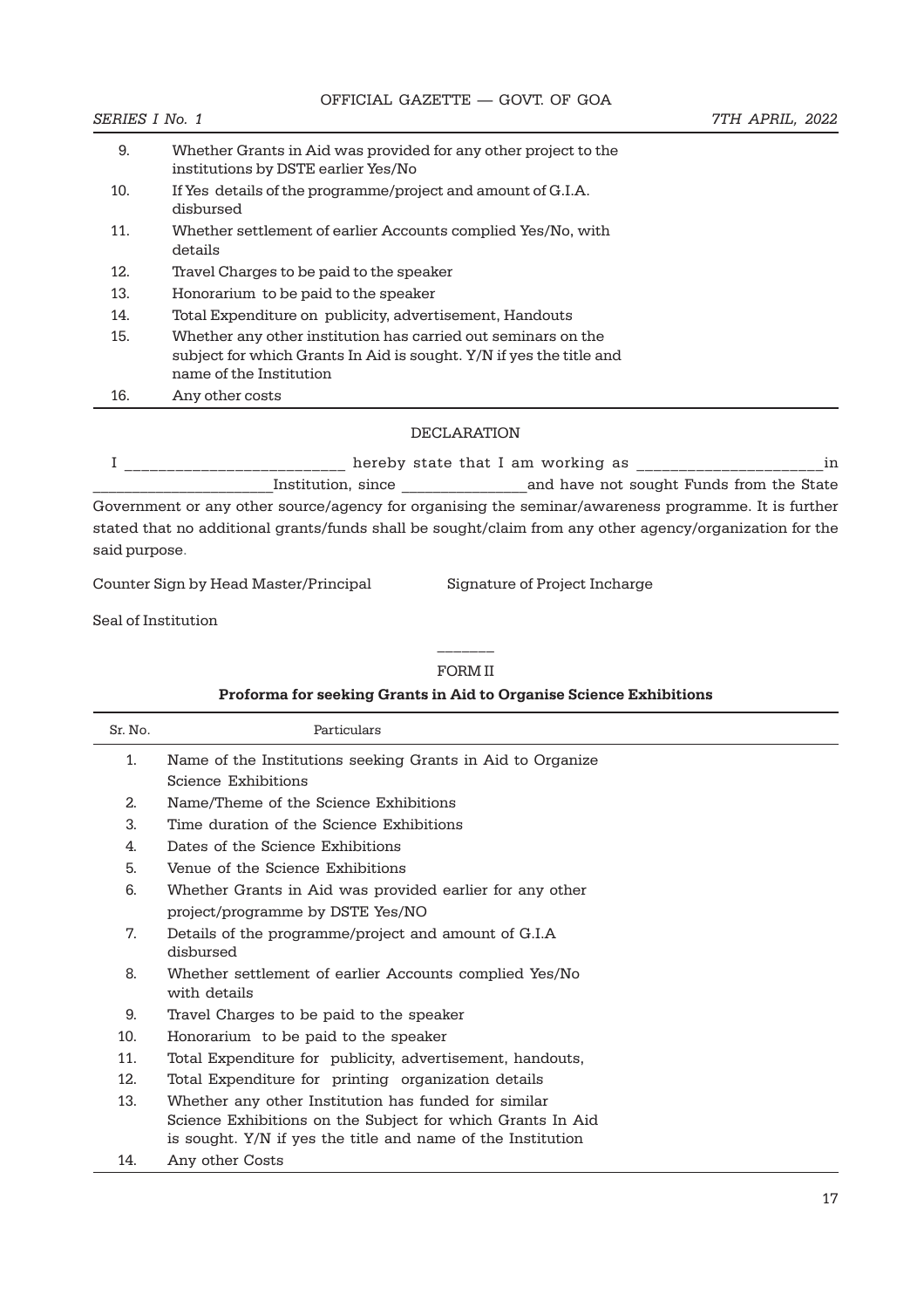SERIES I No. 1 7 and 10 and 2022 1 and 2022 1 and 2022 1 and 2022 1 and 2022 1 and 2022 1 and 2022 1  $\sigma$ 

#### DECLARATION

I \_\_\_\_\_\_\_\_\_\_\_\_\_\_\_\_\_\_\_\_\_\_\_\_\_\_ hereby state that I am working as \_\_\_\_\_\_\_\_\_\_\_\_\_\_\_\_\_\_\_\_\_\_in \_\_\_\_\_\_\_\_\_\_\_\_\_\_\_\_\_\_\_\_\_\_\_Institution, since \_\_\_\_\_\_\_\_\_\_\_\_\_\_\_\_and to state that this Institution have not sought any funds from the State Government or any other source/agency for organizing such Exhibition. It is further stated that no additional grants/funds shall be sought/claim from any other agency/organization for the said purpose.

Counter Sign by Head Master/Principal Signature of Project Incharge

Seal of Institution

#### FORM III

———

#### Proforma For Seeking Grants In Aid to undergo tour to attend Science Seminars/Workshops and Awareness Programmes

| Sr. No.                                                      | Particulars                                                |  |  |  |  |
|--------------------------------------------------------------|------------------------------------------------------------|--|--|--|--|
| 1.<br>Name of the Institutions/Individuals seeking Grants in |                                                            |  |  |  |  |
|                                                              | Aid to undergo tour to attend Science Seminars/Workshop/   |  |  |  |  |
|                                                              | Awareness Programmes etc.                                  |  |  |  |  |
| 2.                                                           | Name of the Science Seminars/Workshop/Awareness            |  |  |  |  |
|                                                              | Programmes etc.                                            |  |  |  |  |
| 3.                                                           | Time duration of the Science Seminars/Workshop/Awareness   |  |  |  |  |
|                                                              | Programmes etc.                                            |  |  |  |  |
| 4.                                                           | Dates of the Science Seminars/Workshop/Awareness           |  |  |  |  |
|                                                              | Programmes etc.                                            |  |  |  |  |
| 5.                                                           | Venue of the Science Seminars/Workshop/Awareness/          |  |  |  |  |
|                                                              | Programmes etc.                                            |  |  |  |  |
| 6.                                                           | Whether Grants in Aid was provided earlier for such tour   |  |  |  |  |
|                                                              | Yes/No                                                     |  |  |  |  |
| 7.                                                           | If Yes names of the Science seminar/Workshop/awareness     |  |  |  |  |
|                                                              | programme Total amount Sought for the purpose              |  |  |  |  |
| 8.                                                           | Whether settlement of earlier Accounts complied Yes/No     |  |  |  |  |
| 9.                                                           | Letter/Invitation from Organiser enclosed Yes/No           |  |  |  |  |
| 10.                                                          | Total Expenditure for Printing, if any                     |  |  |  |  |
| 11.                                                          | Whether any other institution/researcher has carried out   |  |  |  |  |
|                                                              | seminars on the Subject for which Grants in Aid is sought. |  |  |  |  |
|                                                              | Y/N if yes the title and name of the Institution           |  |  |  |  |
| 12.                                                          | Any other Costs                                            |  |  |  |  |

#### DECLARATION

I \_\_\_\_\_\_\_\_\_\_\_\_\_\_\_\_\_\_\_\_\_\_\_\_\_\_ hereby state that I am working in \_\_\_\_\_\_\_\_\_\_\_\_\_\_\_\_\_\_\_\_\_\_\_Organization/ Institution, and have not sought Funds from the State Government or any other source/agency for attending/organising the seminar/awareness programme. It is further stated that no additional grants/funds shall be sought/claim from any other agency/organization for the said purpose.

Counter Sign by HOD/Organisation Signature of Individual

Seal of Institution/Organisation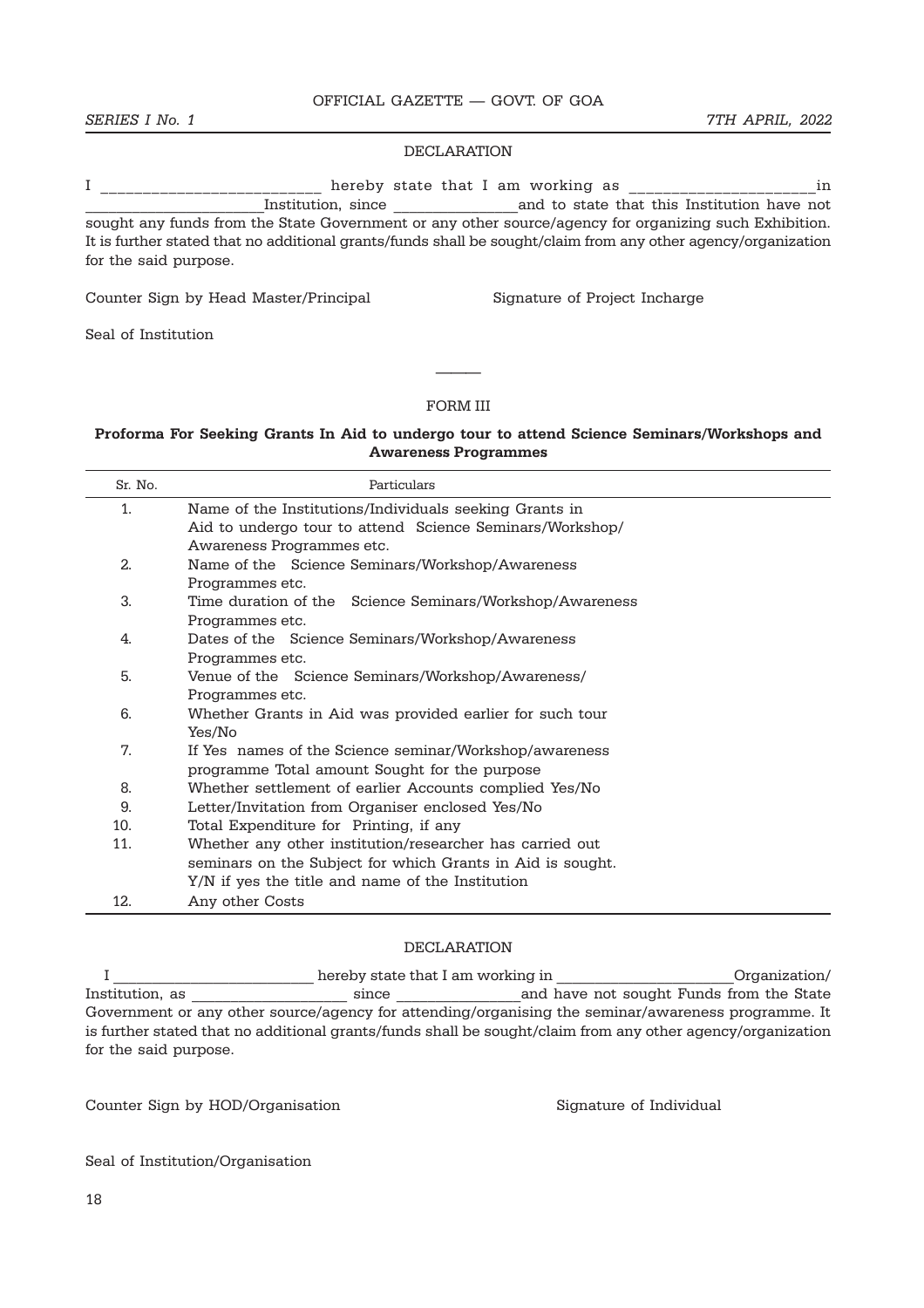#### SERIES I No. 1 7TH APRIL, 2022

#### FORM IV

#### Proforma for Attending Seminars in India and abroad

| Sr. No. | Particulars                                                                                                                                                                                   |
|---------|-----------------------------------------------------------------------------------------------------------------------------------------------------------------------------------------------|
| 1.      | Name of the Individual/Researcher/institution                                                                                                                                                 |
| 2       | Name of the Science seminar/Workshop/awareness programme                                                                                                                                      |
| 3.      | Duration of the Science seminar/Workshop/awareness<br>programme                                                                                                                               |
| 4.      | Dates of the Science seminar/Workshop/awareness programme                                                                                                                                     |
| 5.      | Presentation by the Researcher through Research paper/<br>individual presentation                                                                                                             |
| 6.      | Brochures of Science seminar/Workshop/awareness programme                                                                                                                                     |
| 7.      | Participation Fees                                                                                                                                                                            |
| 8.      | Travel charges                                                                                                                                                                                |
| 9.      | Whether the individual/researcher/institution has taken funds<br>earlier to attend any seminar/programme earlier. Y/N, if Yes,<br>copy of Utilization Certificate & Receipt submitted earlier |

#### DECLARATION

I consider the end of the best of the state that I am working in the constantion of  $\Gamma$ Institution, as \_\_\_\_\_\_\_\_\_\_\_\_\_\_\_\_\_\_\_\_ since \_\_\_\_\_\_\_\_\_\_\_\_\_\_\_\_and have not sought Funds from the State Government or any other source/Agency for attending/the seminar/awareness programme. It is further stated that no additional grants/funds shall be sought /claim from any other agency/organization for the said purpose

 $\clubsuit\spadesuit\spadesuit$ 

Counter Sign by HOD/Organisation Signature of Individual

Seal of Institution/Organisation

Department of Social Welfare

Directorate of Social Welfare

# ––– Notification

# 11(8)-2021-22-EPwD/NGO/Braille Library/7902

Government of Goa is pleased to supersedes the scheme "Schemes for setting up of Braille Library for Visually Challenged Persons" notified vide Notification No. 51-37- 2010-11-HC dated 04-03-2011 and published in Official Gazette Series I No. 51 dated 17-03-2021 cited by a scheme viz. 'Schemes for setting up of Accessible Library for visually challenged Persons' the following Scheme and is hereby published for general information of public, which shall come into force with the date of publication in the Official Gazette.

> By order and in the name of the Governor of Goa.

Siddhivinayak S. Naik, Director & ex officio Joint Secretary (Social Welfare)

Panaji, 23rd March, 2022.

# Schemes for setting up of Accessible Library for Visually Challenged Persons

——–––

I. Introduction.— It has been the constant endeavor of the State Government to provide the disabled person with maximum facilities which are essential for the Social, Economic and Vocational Rehabilitation. After enactment of "The Rights of Person with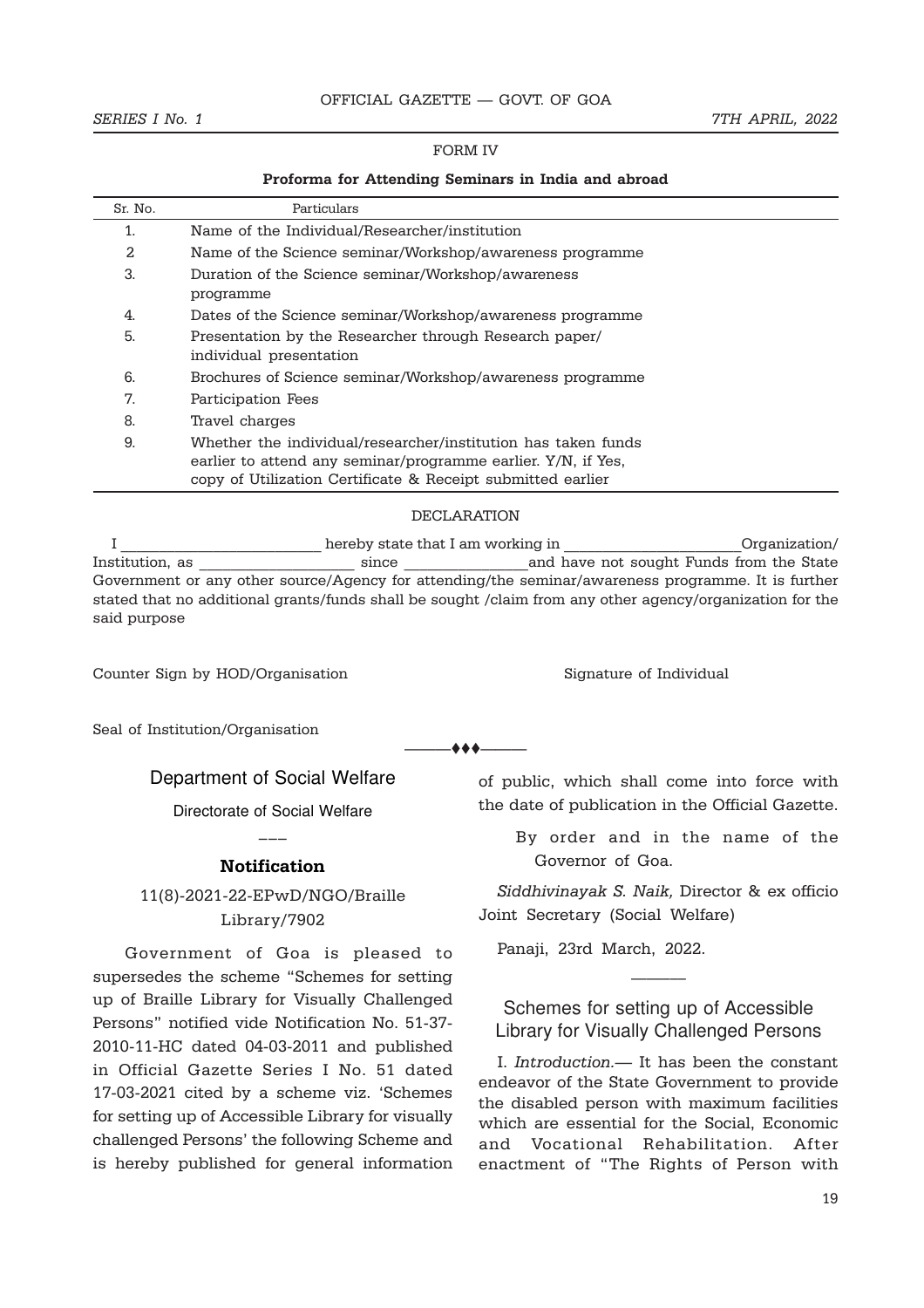Disabilities Act, 2016" various surveys of persons with disabilities have been conducted.

II. Objective.— The objective of the scheme is to provide financial assistance to the NGO's working for the rehabilitation of Persons with Disabilities to set up Accessible Library for Visually Challenged Persons, with sophisticated and scientifically manufactured, modern, standard audio visual aid, Braille Books, talking books, etc.

III. Commencement of the Scheme.— The Scheme shall come into force from date of publication of scheme in the Official Gazette.

IV. Definitions. — (1) Government means the Government of Goa.

(2) Director means Director of Social Welfare, Government of Goa.

(3) NGO means a Non-Governmental Organization registered with the Directorate of Social Welfare under "The Rights of Persons with Disabilities Act, 2016".

V. Eligibility.— (1) Those NGO's which are registered under the Societies Registration Act, 1860 or relevant State Societies Registration Act or as a Public Trust registered under any law for the time being in force or a Charitable Company licensed under section 525 of Companies Act, 1950 and are functioning for a minimum period of five years and working for the rehabilitation of persons with disabilities on the date of making an application shall be considered for grant of financial assistance under this Scheme.

(2) The NGO's should also be registered under section 51 of the "The Rights of Persons with Disabilities Act, 2016".

(3) Application for GIA for setting up of Accessible Library shall be forwarded to the Director of Social Welfare in prescribed format in Annexure-I appended to the scheme.

(4) The building/premises required for setting up of Braille Library shall be owned/ rented by the Organization having at least 100 sq. mts. (plinth area) available for setting up Accessible Library.

(5) The building/premises should be clean, spacious, well lighted and ventilated to facilitate comfortable learning.

(6) The building/premises should be provided with barrier free access with Signages as per the requirements of visual disabilities.

VI. Financial Assistance.— (A) Nonrecurring: (1) Under the Scheme an amount equivalent to 80% cost of the setting up of the Accessible Library subject to maximum of Rs. 15,00,000/- (Rupees Fifteen lakhs only) shall be sanctioned by the Director of Social Welfare for the purpose of setting up of Accessible Library for at least 25 persons with visual disabilities; however at least 20% cost of the setting up of the Accessible Library shall be borne by the grantee N.G.O.

(2) The amount sanctioned shall be released in two equal installments.

(3) The NGO shall utilize the amount sanctioned within six months, unless this condition is relaxed by Director of Social Welfare, however under no circumstances beyond a period of 12 months.

(4) The NGO shall maintain separate accounts of the Grants received under this scheme and they shall be open to check by an Officer deputed by the Directorate of Social Welfare and also by the Officer deputed by Directorate of Accounts, Government of Goa.

(5) Second installment shall be released only on submission of Utilization Certificate having utilized the first installment sanctioned.

(6) In addition to the above, an additional one time grant of Rs. 50,000/- (Rupees Fifty thousand only) shall be sanctioned for purchase of cupboards, tables, chairs for the purpose of library.

(B) Recurring.— (1) Under the Scheme monthly honorarium of Rs. 20,000/- p.m. shall be released for engaging one Assistant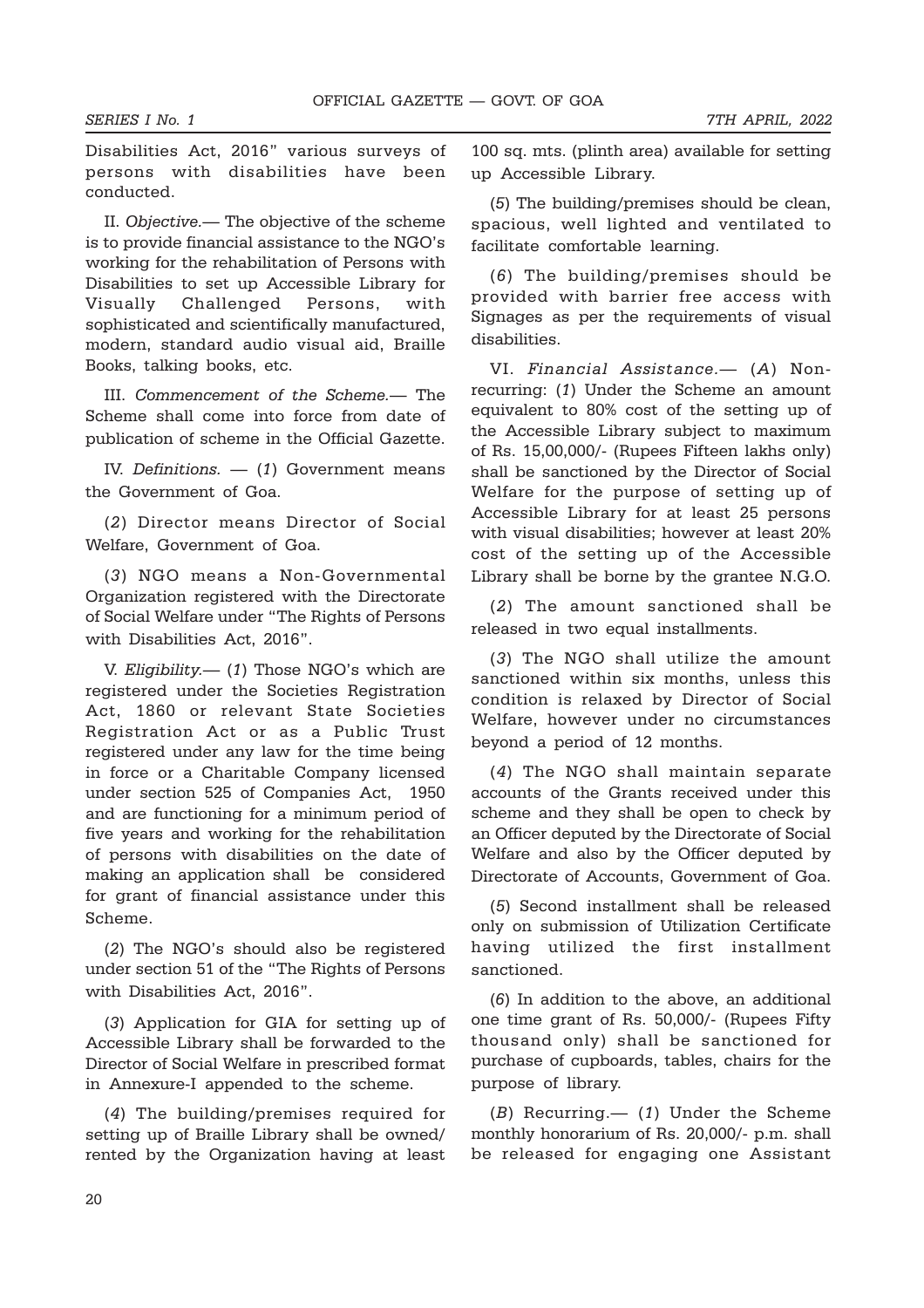Librarian. The Librarian shall possess a Diploma in Special Education (V. I.)/Diploma in Library Science from the government recognized Board/University.

(2) Monthly honorarium of Rs. 15,000/- p.m. shall be also released for engaging one Attendant-cum-Sweeper with under the Scheme.

(3) In addition to above, an amount upto Rs. 15,000/- p.m. or actual in case of urban areas and upto Rs. 12,000/- p.m. or actual in case of rural area shall be granted towards the rent of premises utilized for the Accessible Library. Also an amount equivalent to 20% of the amount of rent payable shall be granted as Maintenance Charges towards contingencies such as telephone bills, electricity bills, etc.

(4) Recurring expenditure sanctioned to the selected NGOs shall be claimed by the concerned NGOs on Quarterly basis and shall be reimbursed accordingly.

VII. Mode of Application.— Application for financial assistance shall be submitted to the Director of Social Welfare in the Prescribed Format in Annexure-I and shall be accompanied with the following documents:

(1) Copy of Registration Certificate issued by Competent Authority alongwith copy of the Memorandum of Association and details of aims and objectives of the Organization.

(2) A copy of Certificate of Registration issued by the Director of Social Welfare under Rights of Persons with Disabilities Act, 2016.

(3) Quotations from the recognized dealer for purchase of equipments/ appliances/ books.

(4) A copy of the resolution passed by the Managing Committee of the Organization.

(5) Audited Statements of Accounts for the last two years.

(6) Detail report of the activities undertaken by the Organization.

(7) An Affidavit sworn by the President of the NGO before the Executive Magistrate/Notary Public stating that financial assistance is not availed/will not be availed from any other Government Department/source for the similar project.

(8) A copy of Rent Certificate issued by Public Works Department, Government of Goa, alongwith a copy of rent agreement of the building utilized for the project. The building to be used for running Accessible Library should be available for a period of at least 10 years from the date of application (Not required if the building is owned by the NGO).

(9) Copies of all Permissions/NOC's/ Licenses/Certificates etc., required for setting up of Accessible Library as per rules of the Government in force.

VIII. Other terms and conditions.— (1) The grant of financial assistance under the Scheme cannot be claimed as a matter of right.

(2) The NGO concerned shall purchase the equipments/appliances/books as listed in Annexure II.

(3) Director of Social Welfare or an Officer deputed by the Director of Social Welfare shall conduct the inspection of the Accessible Library set up under this scheme at least once in a financial year.

(4) The honorarium granted for engaging the officials shall be claimed quarterly by the concerned NGO for the quarter ending June, September, December and March respectively.

(5) Library shall be operated to the Visually Disabled Persons on all working days from 10.00 a.m. to 5.00 p.m.

(6) As and when NGO/organization appoints staff under the scheme there should be one member from Directorate of Social Welfare is in panel of interview.

IX. Interpretation and Relaxation.— (1) The Director of Social Welfare shall be the final authority concerning the interpretation of this scheme.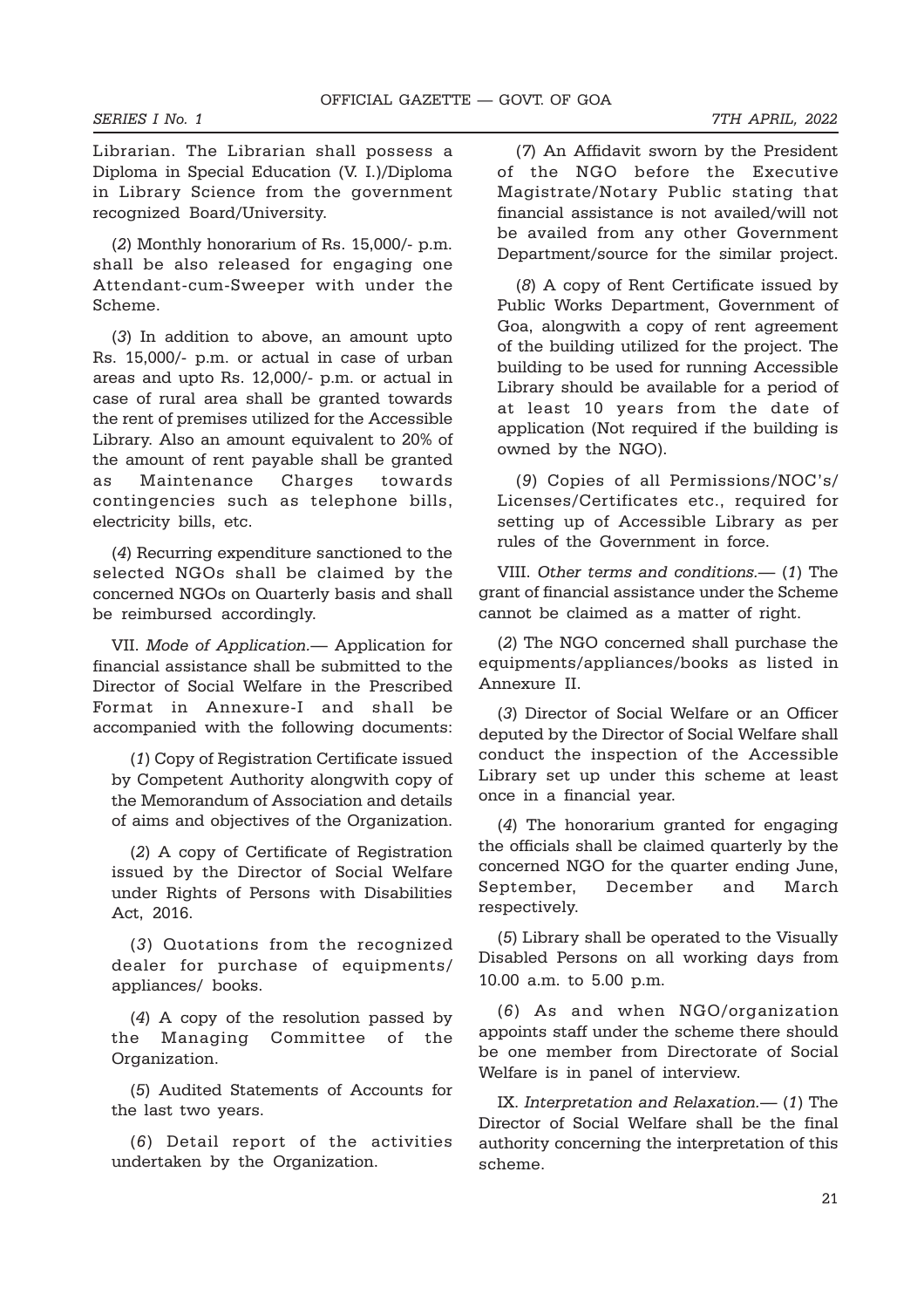(2) The Government may relax any of the provision of this Scheme.

This issues with the approval of Finance Department (Exp.) vide U.O. No. 5496 dated 09-12-2021.

By order and in the name of the Governor of Goa.

Siddhivinayak S. Naik, Director & ex officio Joint Secretary (Social Welfare).

Panaji, 23rd March, 2022.

### ——— ANNEXURE-I

#### Application Format

To, The Director, Directorate of Social Welfare, Panaji-Goa.

Sub.: Schemes for setting up of Accessible Library for Visually Challenged Persons

Sir,

I, Shri/Smt. .......................................... hereby apply for grant of financial assistance for setting up of Accessible Library for Visually Challenged Persons in our Organization. The details of the Organization are as follows:

- 1. Name of the Non-Governmental Organization:
- 2. Complete address for correspondence:
- 3. (i) Name of the Head of the Organization:
	- (ii) Office Phone No.:
	- (*iii*) Resident Phone No.:
- 4. Nature of the activities of the Organization:
- 5. Total cost of the project:
- 6. Detailed with cost equipments to be purchased:
- 7. Whether premises are available with the Organization for setting up Accessible Library for Visually Challenged Persons:
- 8. If yes, whether the premises are owned/rented by the Organization.
- 9. DECLARATION

I/We, the undersigned declare that the information furnished above is true to the best of my knowledge and I/We take entire responsibility for completion of the project within the stipulated time limit. I/We further declare that the amount sanctioned towards the setting up of Accessible Library shall be utilized for the purpose for which it is sanctioned and undertake the responsibility to re-imburse the entire amount in case of misappropriation of funds.

Name of the President:...................................

Signature of President: ..................................

,Affix Rubber Stamp

Place: Date: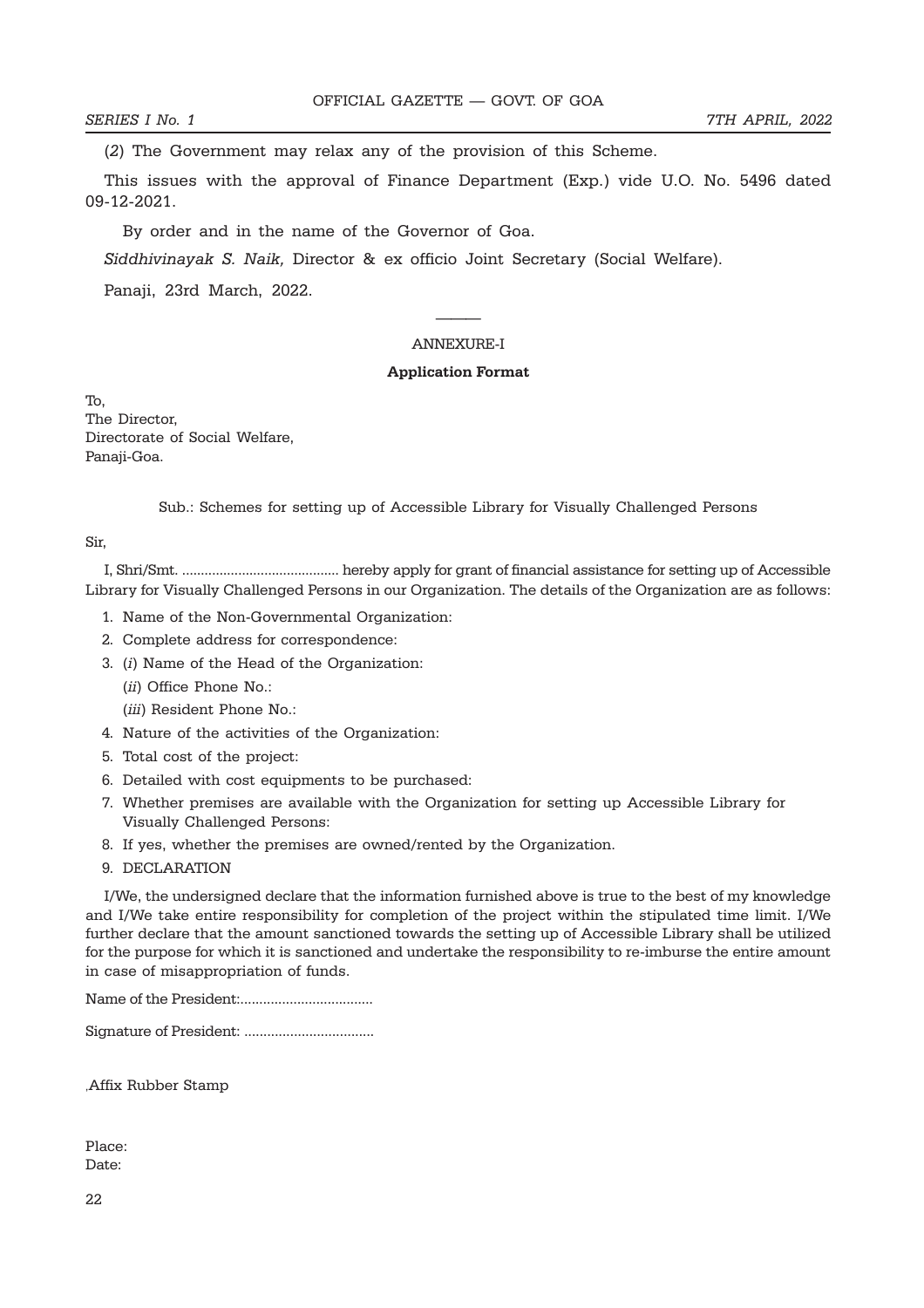Documents to be enclosed:

(1) Copy of Registration Certificate issued by Competent Authority alongwith copy of the Memorandum of Association and details of aims and objectives of the Organization.

(2) A copy of Certificate of Registration issued by The Director of Social Welfare under The Rights of Persons with Disabilities Act, 2016.

(3) Quotations from the recognized dealer for purchase of equipments/appliances/books.

(4) A copy of the resolution passed by the Managing Committee of the Organization.

(5) Audited Statements of Accounts for the last two years.

(6) Detail report of the activities undertaken by the Organization.

(7) An Affidavit sworn before the Executive Magistrate/Notary Public stating that financial assistance is not availed/will not be availed from any other Government Department/source for the similar project.

(8) A copy of Rent Certificate issued by Public Works Department, Government of Goa, alongwith a copy of Rent agreement of the building utilized for the project. The building to be used for running Braille Library should be available for a period of at least 10 years from the date of application. (Not required if the building is owned by the NGO).

(9) Copies of all Permissions/NOC's/Licenses/ Certificates etc., required for setting up of Accessible Library as per the rules of the Government in force.

# ——— ANNEXURE-II

#### Illustrative List of Braille Books/Material to be procured for setting up of Accessible Library for Visually Challenged Persons

(1) Braille Books in Marathi and English at least 300 numbers on various topics like Literature, Computer Education, Dictionary, Novel, Story Books, Science Fiction, Autobiographies, Government Gazettes in Braille etc.

(2) Computers with JAWS/NVDA or any other Screening Reader Software having Word processor, spreadsheet, Internet Surfing, Tech-Vision Software, Distance education features.

(3) Book Reading Software such as Dolphin easy reader, KIVO etc.

(4) Book Reading Hardware such as HV Pro, Angel Reader, Vachak etc.

(5) Smart Phone with external USB/Bluetooth keyboards.

(6) KIVO Hardware or any other high definition scanner with compatible English plus Vernacular Optical Character Recognition (O.C.R.) software.

(7) Braille embosser/Picture embosser.

(8) Audio books.

(9) Braille writing stylus and slates.

(10) Braille typewriter or Refreshable Braille Display.

(11) Braille playing cards.

(12) Mathematics kit/Abacus.

(13) Science kit.

(14) Tactile Pictures

(15) Blank Braille papers

(16) Swell line papers

The above list is illustrative only however the Grantee NGO may provide more facilities to the Visual Challenged persons.



Department of Town & Country Planning

# ––– **Notification**

#### 21/1/TCP/2020-22/Part/476

In pursuance of regulation 20.9 of the Goa Land Development and Building Construction Regulations, 2010 (hereinafter called as the "said Regulations"), and all other powers enabling it in this behalf, the Government of Goa hereby amends the Government Notification No. 21/1/TCP/2021/Part dated 06-04-2021, published in the Official Gazette, Series I No. 3 dated 15-04-2021 (hereinafter called as the "principal Notification")as follows:—

In the principal Notification,—

 $(i)$  for clause  $(ii)$ , the following clause shall be substituted, namely:—

"(*ii*) possess the qualification as specified in clause (14) or (52), as the case may be, of regulation 2 of the said Regulations, and possess at least 10 years experience in the field from the date of registration with the Council of Architecture, New Delhi, in case of Architect and from the date of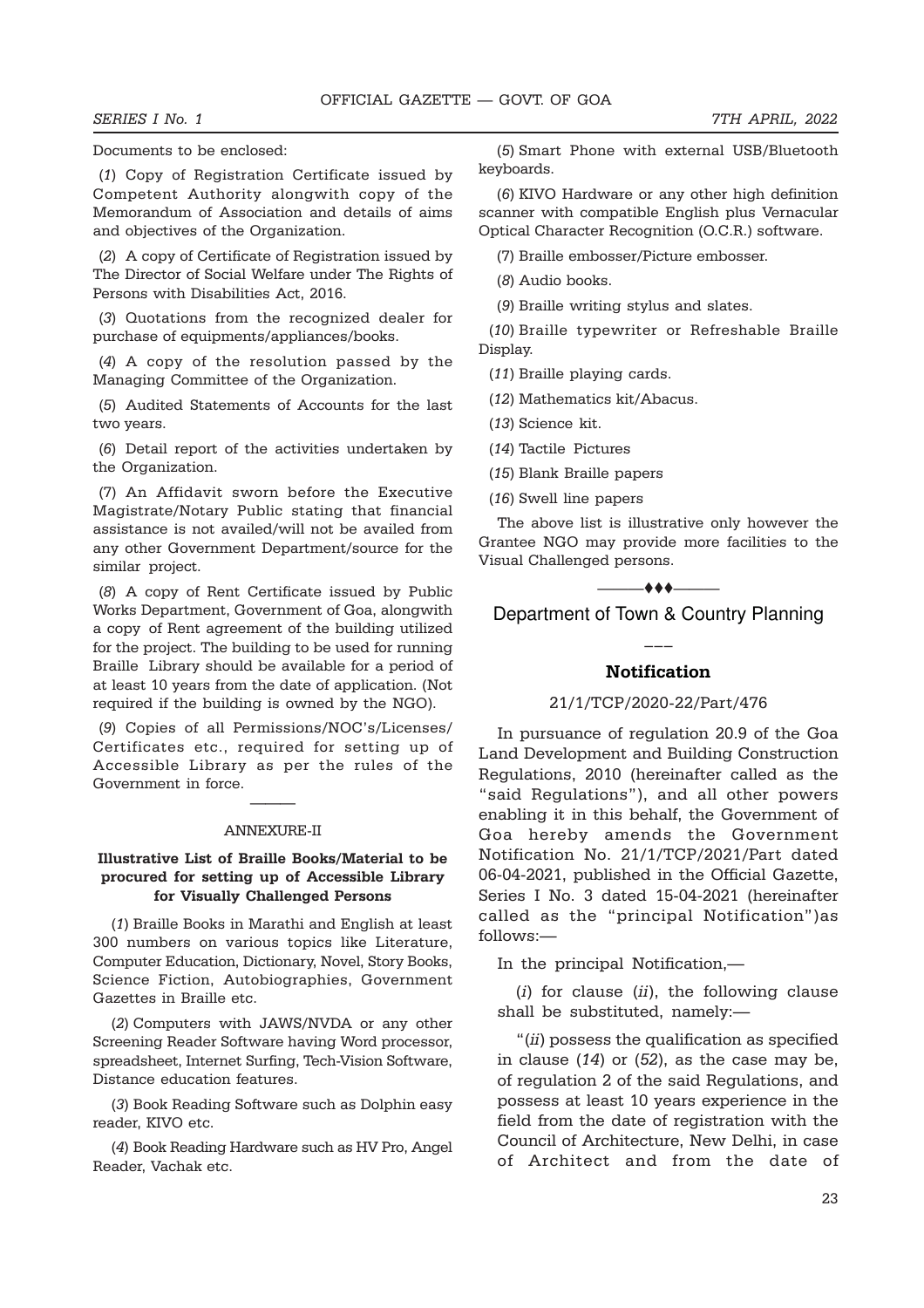registration as Engineer or Structural Engineer under regulation 20 of the said Regulations. They should have valid registration with Council of Architecture or from registering Authority under the said Regulations as stated above.".

(*ii*) in clause (*iii*), for the expression "50 years", the expression "35 years" shall be substituted.

This Notification shall come into force from the date of its publication in the Official Gazette.

> By order and in the name of the Governor of Goa.

James Mathew, Chief Town Planner (Admn) & ex officio Joint Secretary (TCP).

Panaji, 31st March, 2022.

#### Notification

———

#### 21/1/TCP/2020/GLDBCR/489

WHEREAS, the Goa Land Development and Building Construction Regulations, 2010 since its inception had provision for empanelling the Notary Architect and Notary Engineer.

AND WHEREAS, vide Notification No. 21/ 1/TCP/2019/Steering Committee/1006 dated 13-06-2019, published in the Official Gazette, Series I No. 11, dated 14-06-2019, the principal Regulations pertaining to Notary Architect and Notary Engineer were amended incorporating Third party Certification as Ease of Doing Business.

AND WHEREAS, the Government of Goa has decided to further amend the said regulations pertaining to Notary Architect and Notary Engineer.

Now, therefore, in exercise of the powers conferred by sub-sections (1) and (2) of section 4 of the Goa (Regulation of Land Development and Building Construction) Act, 2008, the Government of Goa hereby makes the following regulations so as to further amend the Goa Land Development and Building Construction Regulations, 2010, namely:—

1. Short title and commencement.— (1) These regulations may be called the Goa Land Development and Building Construction (Amendment) Regulations, 2022.

(2) They shall come into force on the date of their publication in the Official Gazette.

2. Amendment of regulation 2.— In regulation 2 of the Goa Land Development and Building Construction Regulations, 2010 (hereinafter referred to as the "principal Regulations), for clause (90), the following clause shall be substituted, namely:—

"(90) "Notary Architect or Notary Engineer" means an Architect or an Engineer empanelled, registered and empowered by the designated Chief Town Planner to issue Third Party or self Technical Clearance/Development Permission/Completion Order for low risk buildingand/or compound wall or to issue Third Party or self Certification for low risk buildings and/or compound wall for facilitating issuance of Technical Clearance/Development Permission/ Completion Order by Town and Country Planning Department/Planning and Development Authority for promoting ease of doing business.

Note:— For the purpose of this clause "low risk building" means and includes all buildings in plots formed by way of finally approved subdivision layout and partitioned plot formed by way of finally approved sub-division layout plan approved earlier by Competent authorities for buildings and/or compound wall in plot area upto 500 sq. mts. having maximum built up area of 500 sq. mts. and height of building limited to G+2 storeys including stilt floor. All other buildings shall be considered as high risk buildings;".

3. Amendment of regulation 20.— In regulation 20 of the principal Regulations, for sub-regulation 20.9, the following subregulation shall be substituted; namely:—

"20.9 Notary Architect or Engineer empanelled, shall be registered by the designated Chief Town Planner to issue Third Party or self Technical Clearance/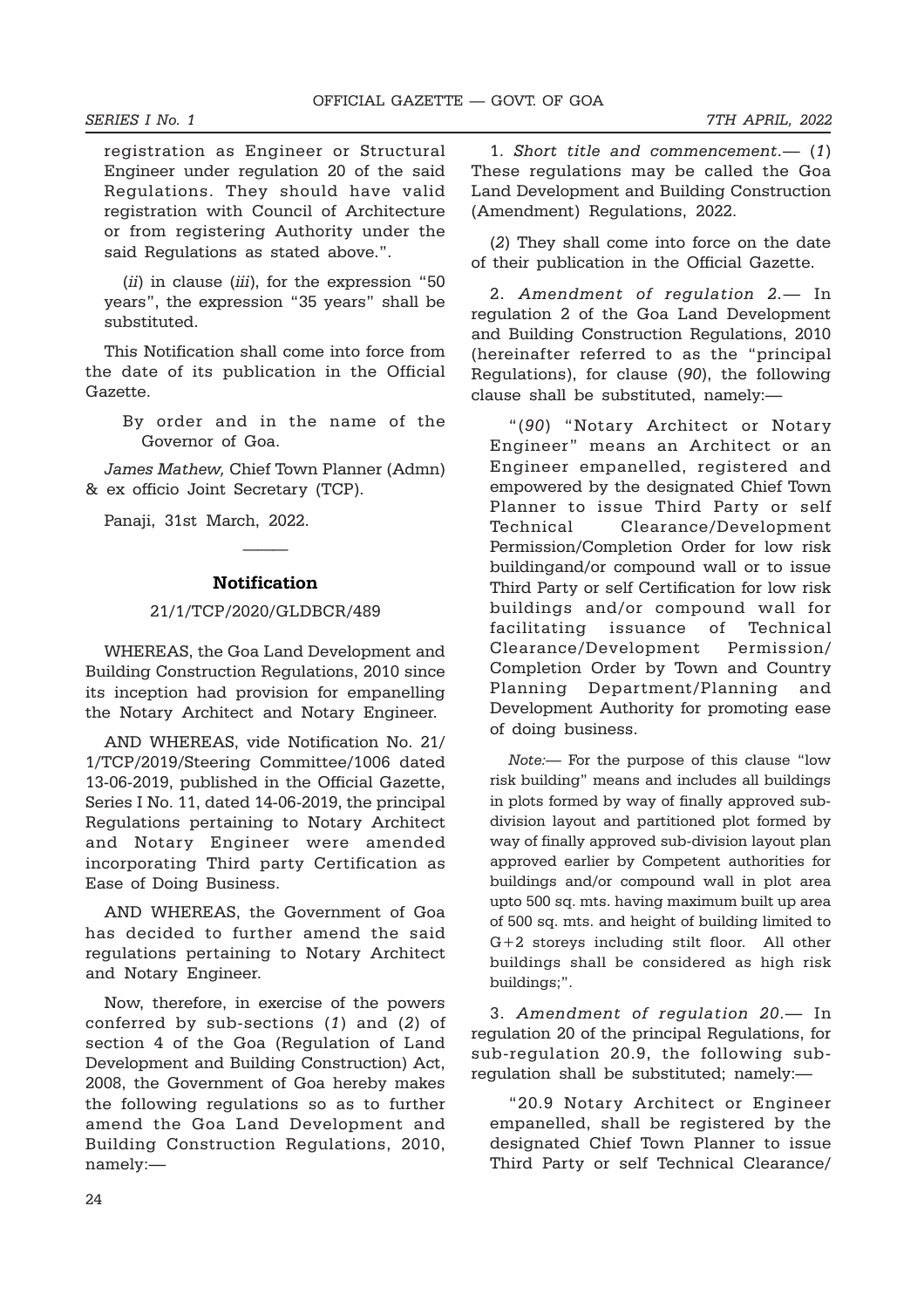Development Permission/Completion Order and Certification towards issuance of Technical Clearance/Development Permission/Completion Order by the Town and Country Planning Department/ Planning and Development Authority, as the case may be, as per rules specified in Annexure-X, 27.X.".

4. Amendment of Appendices.— In Appendix-E1 to Appendix-E8 of the principal Regulations, for the expression "for single family dwelling unit in approved sub-divided PLOT or a natural PLOT in Settlement zone of upto 2,000m2 in area with total contiguous Coverage on ground not exceeding an area of 250m2 in Non PDA areas in the State of Goa", wherever it occurs, the expression "for buildings and/or compound wall in plot area upto 500 sq. mts. and height of building limited to G+2 storeys including stilt floor in plots formed by way of finally approved subdivision layout plan approved earlier by competent authorities in both Planning and Development Authority areas/Non Planning and Development Authority areas in the State of Goa" shall be substituted.

5. Amendment of Annexure X.— In Annexure – X of the principal Regulations, for the existing Clause 3, the following shall be substituted, namely:—

"(3) Duties and responsibilities of Notary Architect and Notary Engineer:—

(a) For issue of Third Party or self Technical Clearance/Development Permission/ Completion Order, the Notary Architect/ Notary Engineer shall,—

(i) obtain all documents including certificate of conformity with these Regulations/Affidavits, Structural liability/ Stability Certificate as the case may be; conduct site inspection as may be necessary and remit the processing fee and Infrastructure Tax to the Government treasury.

(ii) sign the formats and building plan/ Completion order of low risk buildings for issue of building license by respective Village Panchayat/Municipal Council/ Corporation.

(*iii*) maintain register of applications received towards Technical Clearance/ Development Permission/Completion Order and also retain a set of all the documents for his record and for inspection of the designated officer of the Town and Country Planning Department/Planning and Development Authority.

(iv) in case of any complaints and Court cases arising out of the Technical Clearance/Development Permission/ Completion Order, it shall be the responsibility of the Notary Architect or Notary Engineer to defend himself and the Town and Country Planning Department or Planning and Development Authority shall not be responsible/liable in any manner whatsoever.

(v) the Town and Country Planning Department or Planning and Development Authority shall not be responsible for any disputes arising between the Notary Architect or Notary Engineer and/or the Architect or Engineer who has prepared the Plan and/or the owner/project proponent.

(b) For issue of Third Party or self Certification to enable the Town and Country Planning Department or Planning and Development Authority to issue Technical Clearance/Development Permission/ Completion Order, the Notary Architect or Notary Engineer shall,—

(i) to scrutinize the applications received for issue of Third Party or self Certification under these rules and in accordance with the Regulations by conducting site inspection as may be necessary.

(ii) sign the formats and building plan of low risk buildings as required under the Regulations by obtaining all documents including certificate of conformity with Regulations, Affidavits, Structural liability/ Stability Certificate, as the case may be; and submit it to the Town and Country Planning Department/Planning and Development Authority, as the case may be.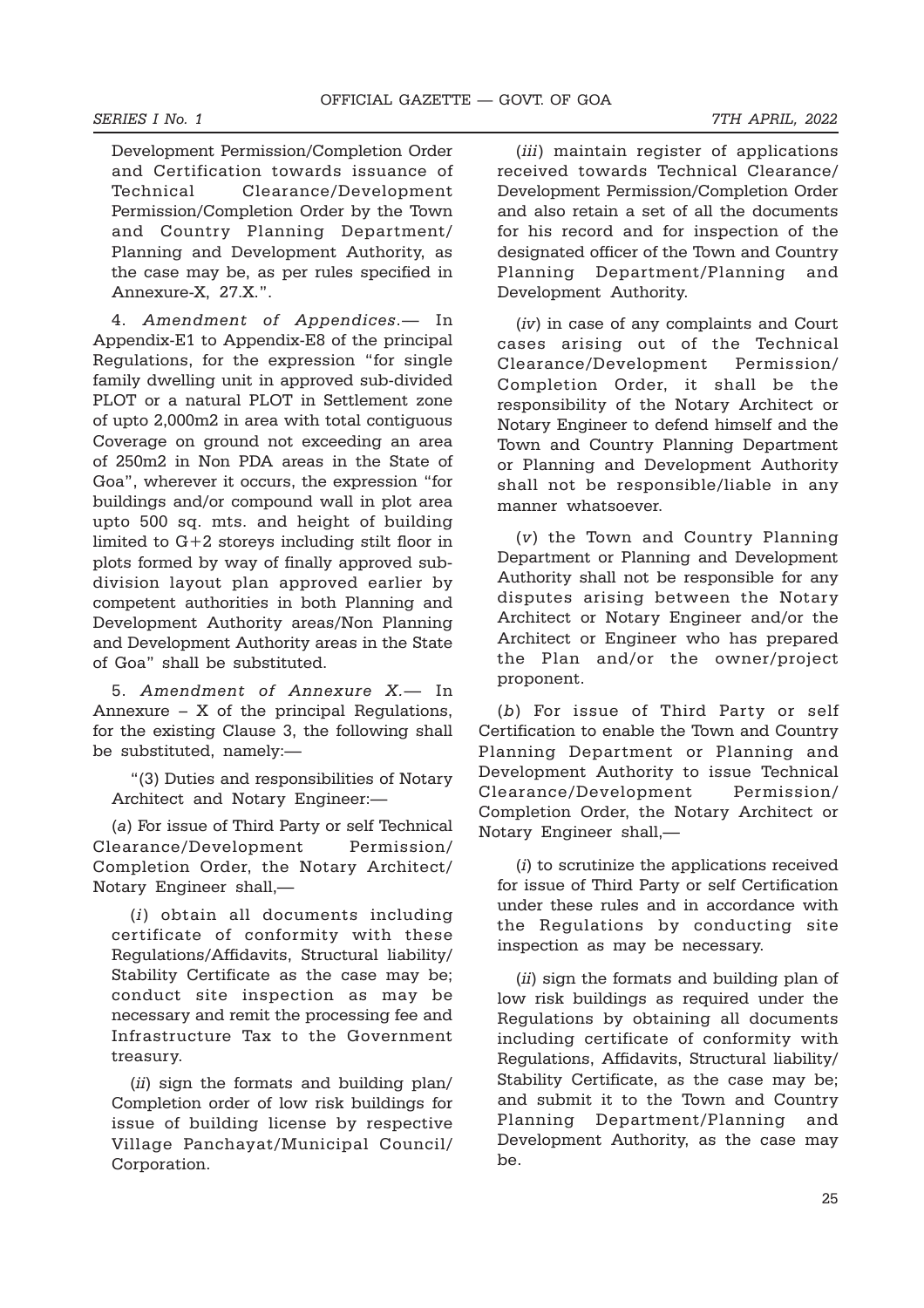(*iii*) maintain register of applications received for Third Party or self Certification towards issue of Technical Clearance/ Development Permission/Completion Order and also retain a set of all documents for his record and for inspection of the designated officer of the Town and Country Planning Department/Planning and Development Authority, as the case may be.

(iv) in case of any complaints and Court cases arising out of the Technical Clearance/Development Permission/ Completion Order, it shall be the responsibility of Notary Architect or Notary Engineer to defend himself and the Town and Country Planning Department or Planning and Development Authority shall not be responsible/liable in any manner whatsoever.

(v) the Town and Country Planning Department or Planning and Development Authority shall not be responsible for any disputes arising between the Notary Architect or Notary Engineer and/or the Architect or Engineer who has prepared the Plan and/or the owner/project proponent.".

By order and in the name of the Governor of Goa.

James Mathew, Chief Town Planner (Admn) & ex officio Joint Secretary (TCP).

Panaji, 1st April, 2022.

#### $\longrightarrow$

Department of Women & Child Development Directorate of Women & Child Development

# ––– Notification

2-716/2021/DWCD/ICDS/Budget Speech/ RBS/9561

- Read 1) No. 2-98-2008/DW&CD/ICDS(3)/4234 dated 30-04-2013.
	- 2) No. 2-98-2008/DW&CD/ICDS(2) dated 18-08-2011.
	- 3) No. 2-98-2008/DW&CD/ICDS(2)/843 dated 25-03-2010.

4) No. 2-98-2008/DW&CD/ICDS(2)/889 dated 06-08-2009.

In terms of powers conferred vide Clause 17 of "Retirement Benefit Scheme for Anganwadi Workers (AWW)/Anganwadi Helpers (AWH)" notified in the Official Gazette, Series I, No. 20 dated 18-08-2011, the Government hereby amends the said Scheme as hereunder:

1. Name of Scheme.— The scheme may be called as Retirement Benefit Scheme for Anganwadi Workers/Anganwadi Helpers who are honorary workers under the Anganwadi Services Scheme.

2. Commencement.— It shall come into force from date of publication in the Official Gazette.

3. Objectives.— The objective of the Scheme is to determine retirement age and to provide lump sum financial assistance on such retirement in order to help and enable the AWW/AWH to take care of their requirements after their retirement.

4. Implementation.— The Scheme shall be implemented by the Department of Women and Child Development.

5. Definition.— (a) 'CDPO', means Child Development Project Officer of the respective block under the Anganwadi Services Scheme.

(b) 'Member' - means Anganwadi Worker/ /Helper engaged and working under the Anganwadi Services Scheme.

(c) 'Department', means Directorate of Women and Child Development.

(d) 'Director', means the Director of Women and Child Development, Government of Goa.

6. All the AWWs & AWHs under Anganwadi Services Scheme shall be eligible to be the members of the Scheme.

7. Age of retirement.— The age of retirement of the AWWs & AWHs shall stand to be 60 years. The AWWs & AWHs who attain the age of retirement thereafter shall stand retired on the last day of the month in which she attain the age of 60 years.

8. The financial assistance under the Scheme shall be as under: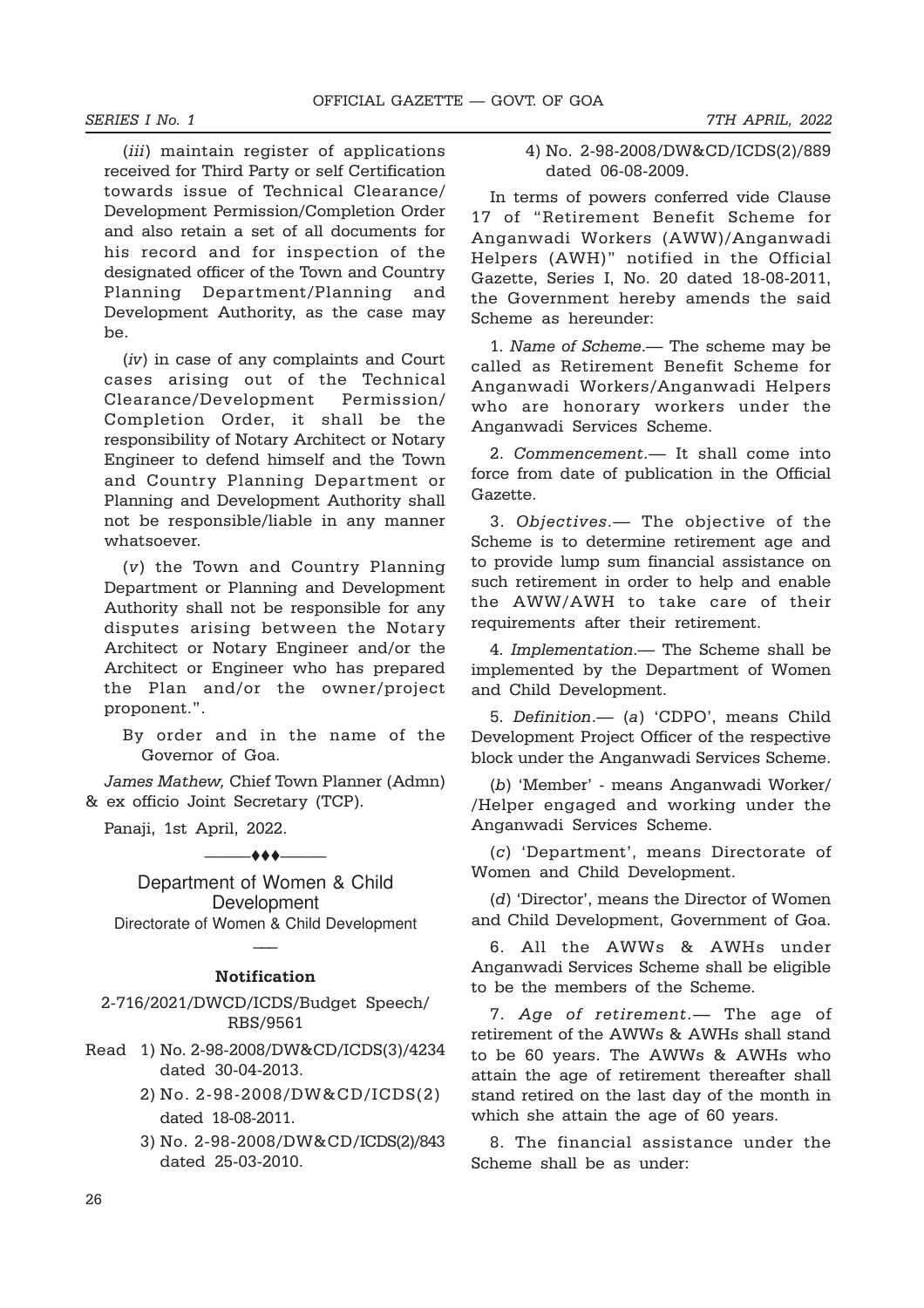— The AWW & AWH who have attained the age of 60 years shall be paid an amount of Rs. 5.00 lakh (Rs. Five lakh only) and Rs. 3.00 lakh (Rs. Three lakh only) respectively under the scheme.

9. The financial assistance under the voluntary retirement to Anganwadi Workers (AWW)/Anganwadi Helper (AWH) shall be as under:

— If the AWW/AWH has served for a period of minimum 20 years than, the AWW/AWH shall get paid 40% of undisbursed salary with a maximum limit of Rs. 5.00 lakh for AWW & Rs. 3.00 lakh for AWH.

#### OR

 — If the years of service is less than 20 years, but the AWW/AWH has served for a period of Minimum 15 years than, the AWW/AWH shall get paid 30% of undisbursed salary with a maximum limit of Rs. 4.00 lakh for AWW & Rs. 2.00 lakh for AWH.

10. AWW/AWH have to submit 03 months Notice to the Department to Retire Voluntarily, which requires acceptance by the Head of Department.

- Retirement become effective on the expiry of notice period, unless before expiry thereof, permission for retirement is refused by the Head of Department.
- If applied on medical grounds, the notice period need not be insisted upon and her request shall be accepted immediately.
- Notice can be withdrawn with the permission of the HOD before the intended date of retirement.
- The HOD at its discretion can accept a notice of less than three months.

11. In case of sudden unexpected death of any AWW/AWH under the retirement benefit scheme for AWW/AWH, than the retirement benefit shall be paid to the nominee of that AWW/AWH.

12. If any AWH gets promoted to AWW the years of services as a AWH should be counted for the retirement benefit/voluntary retirement benefit.

13. If any AWW/AWH opts for voluntary retirement with voluntary retirement benefit, than they will not be entitled for retirement benefit.

14. The CDPO shall keep up-to-date record of AWW/AWH along with the details of the nominee at their level on the aforementioned scheme and send monthly report to the Directorate of the retiring AWWs/AWHs.

15. The CDPO shall notify to the Director all details in respect of the AWW/AWH immediately before one month of the date of retirement. The department shall settle the claim of the retired member as per the scheme on or before the date of actual retirement through the CDPO.

16. Department shall have power to undertake amendment or modification to the scheme on approval of the Government.

This supersedes earlier notifications issued regarding the Retirement Benefit Scheme

- 1) No. 2-98-2008/DW&CD/ICDS(3)/4234 dated 30-04-2013.
- 2) No. 2-98-2008/DW&CD/ICDS(2) dated 18-08-2011.
- 3) No. 2-98-2008/DW&CD/ICDS(2)/843 dated 25-03-2010.
- 4) No. 2-98-2008/DW&CD/ICDS(2)/889 dated 06-08-2009.

This has been issued with the concurrence of Finance Department under their U. O. 1400080510 dated 28-12-2021.

By order and in the name of the

Governor of Goa. Deepali Naik, Director/Ex-Officio Joint Secretary (W&CD).

Panaji, 25th March, 2022.